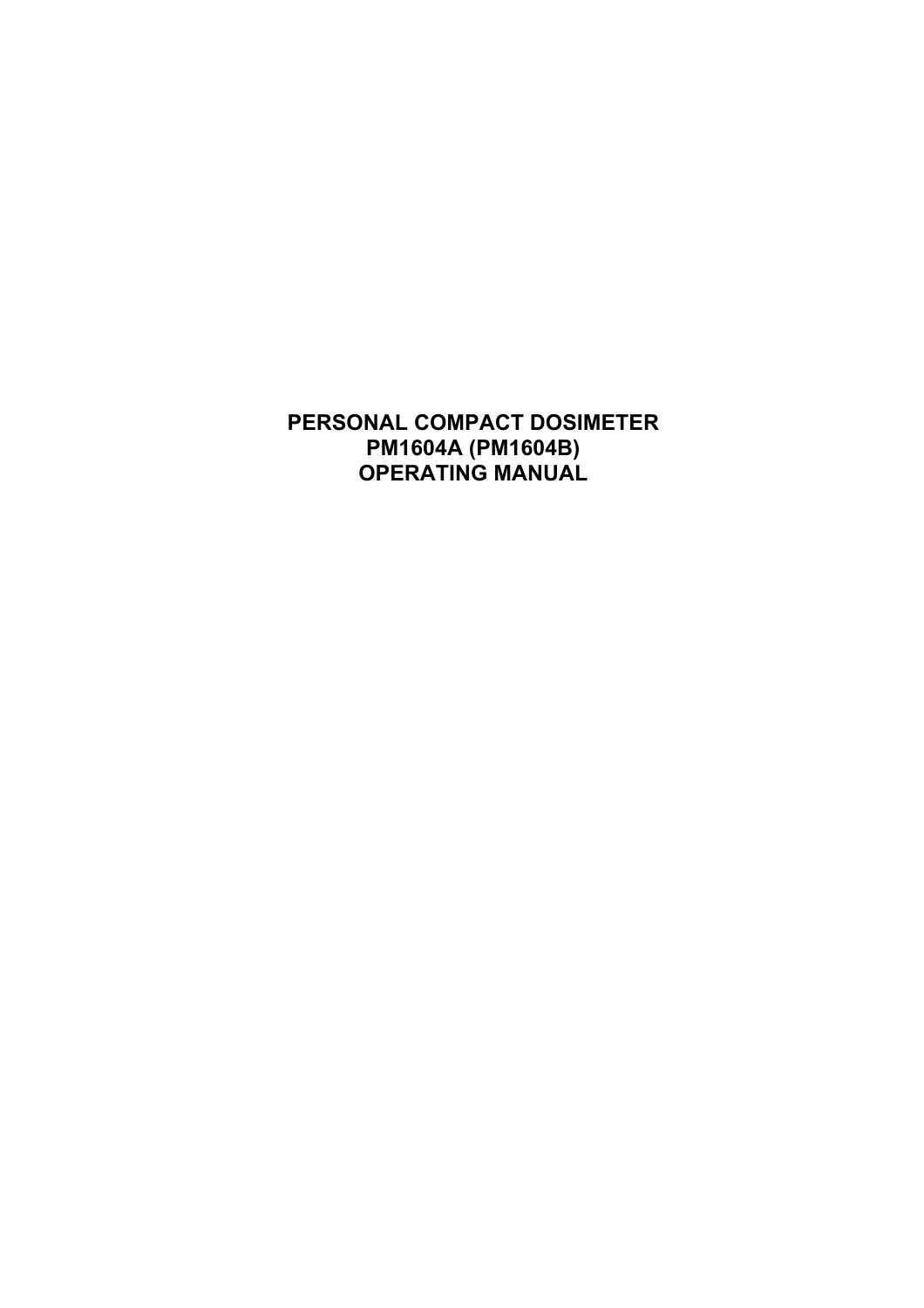# *CONTENTS*

| <b>1 DESCRIPTION AND OPERATION OF THE DOSIMETER</b> | 4  |
|-----------------------------------------------------|----|
| <b>1.1 Application of the dosimeter</b>             | 4  |
| <b>1.2 Delivery kit</b>                             | 5  |
| <b>1.3 Specifications</b>                           | 6  |
| <b>1.4 Design and theory of operation</b>           | 11 |
| <b>2 USE OF THE DOSIMETER</b>                       | 14 |
| <b>2.1 General guidelines</b>                       | 14 |
| <b>2.2 Safety instructions</b>                      | 14 |
| <b>2.3 Preparation for use</b>                      | 14 |
| 2.4 Use of the dosimeter                            | 14 |
| <b>3 MAINTENANCE</b>                                | 24 |
| <b>4 TROUBLESHOOTING</b>                            | 25 |
| <b>5 STORAGE AND SHIPPING</b>                       | 26 |
| <b>6 WARRANTY</b>                                   | 27 |
| <b>ATTACHMENT A VERIFICATION TECHNIQUE</b>          | 28 |
| ATTACHMENT B DIAGRAM OF DOZIMETER ROTATION TO       | 36 |
| <b>MEASURE ANGULAR</b>                              |    |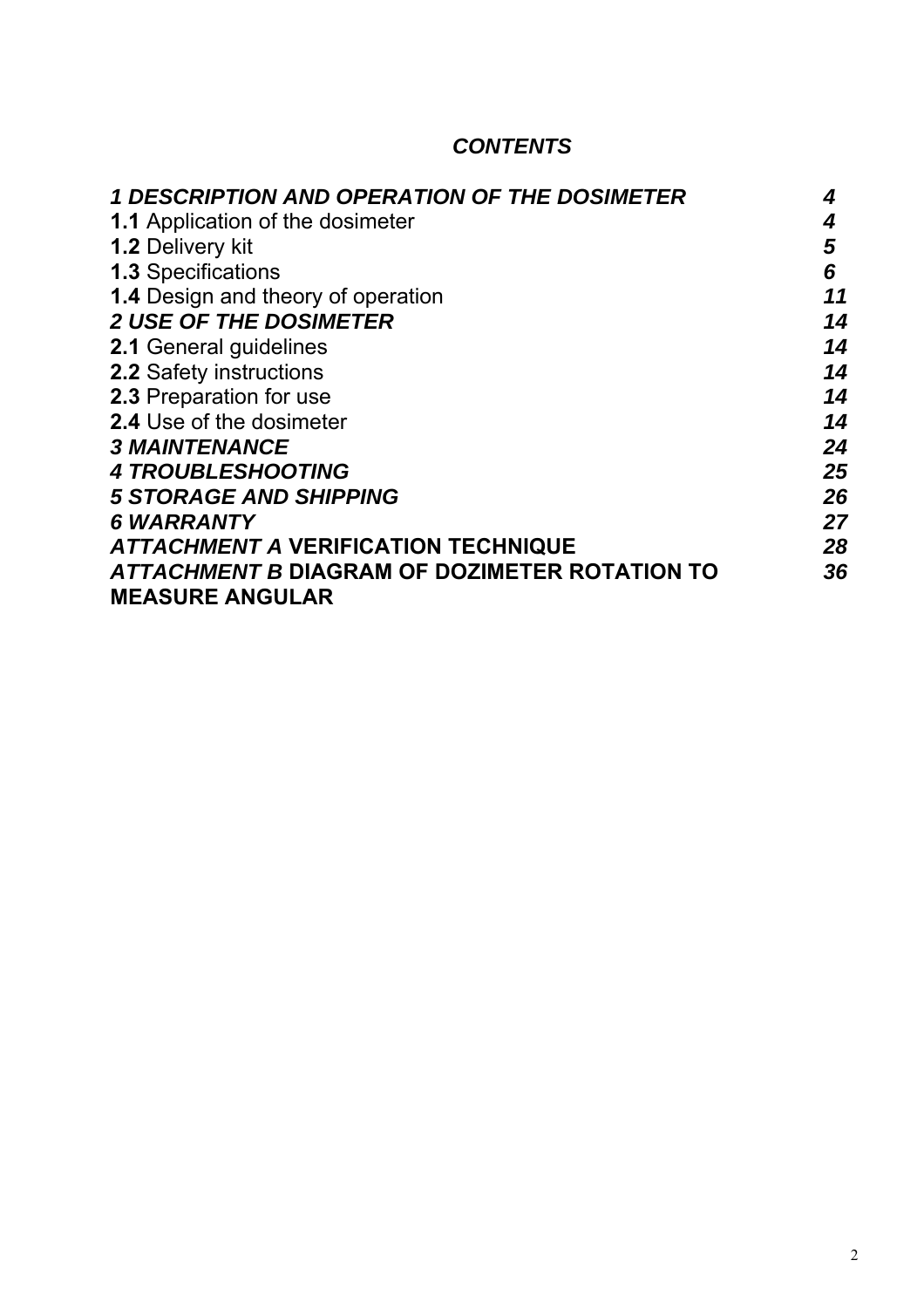This Operating Manual is intended to describe the design, operation and use of personal compact dosimeter modification PM1604A and modification PM1604B (hereinafter referred to as dosimeter). The Operating Manual includes the general description, specifications of the dosimeter, instructions for the use of the dosimeter, instructions for metrological test, maintenance recommendations, as well as some other information necessary for the proper operation of the dosimeter and a full realization of its possibilities.

The name of the dosimeter in technical documentation and in order is as following: "Personal Compact Dosimeter PM1604A", "Personal Compact Dosimeter PM1604B ".

During manufacturing of the dosimeter some changes may be introduced in its electrical scheme and construction that do not influence the specifications and metrological parameters and, therefore, may be not specified in this manual.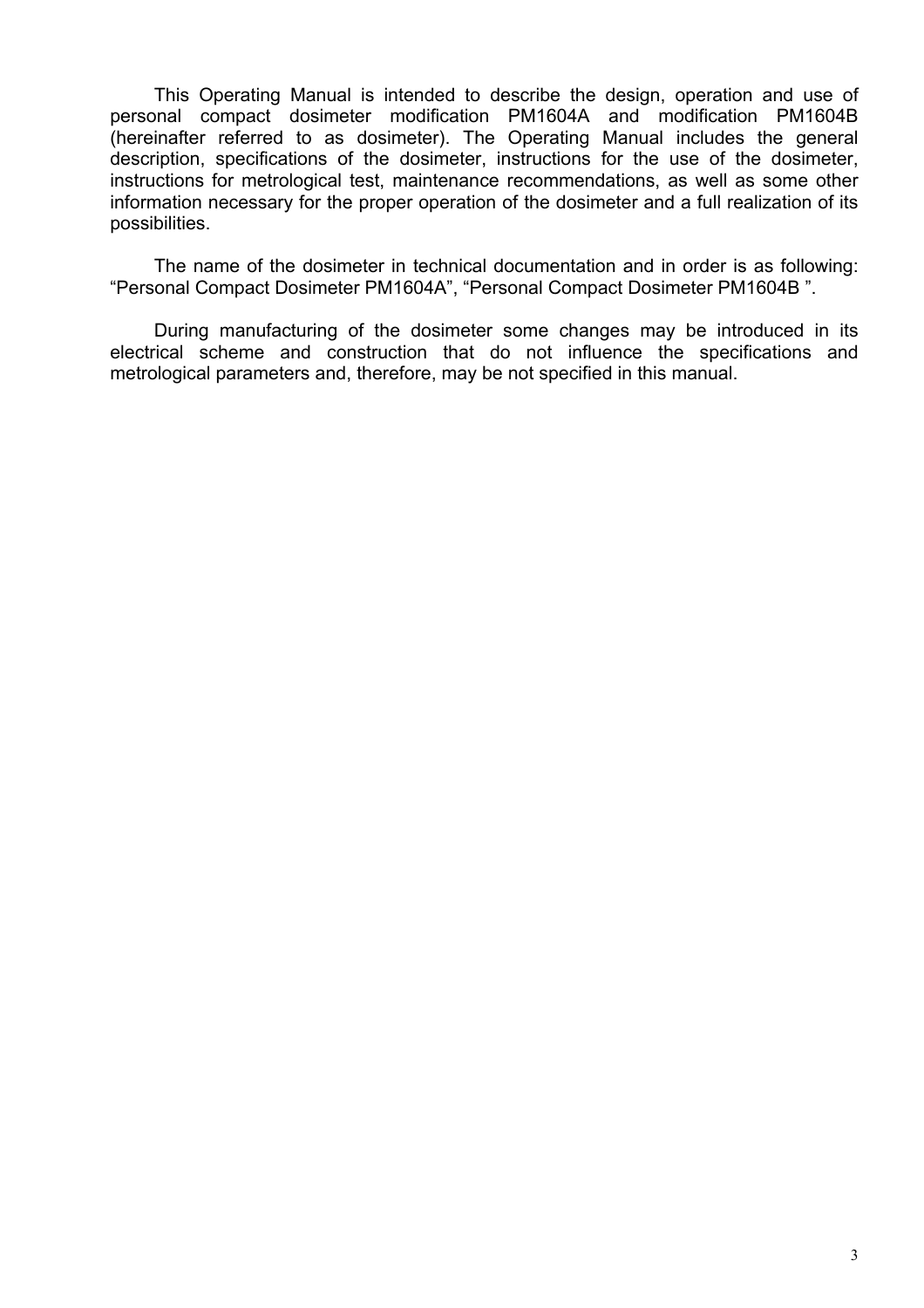## **1 DESCRIPTION AND OPERATION OF THE DOSIMETER**

## **1.1 Application of the dosimeter**

The PM1604A(B) personal compact dosimeter is designed to provide:

- continuous measurement of the personal dose equivalent rate of external gamma and X-ray radiation  $\delta_p(10)$  (hereinafter referred to as dose equivalent rate or DER);

- measurement of the personal dose equivalent of external gamma and X-ray radiation  $H<sub>p</sub>(10)$  (hereinafter referred to as dose equivalent or DE);

- measurement of the DE accumulation time;

- indication of current time in hours, minutes and seconds;

- indication of date and month;
- using as alarm clock, timer, stop-watch;

- communications of information accumulated and stored in a non-volatile memory through infra-red (IR) communication channel (the protocol is compatible with IrDA interface) into the personal computer (PC) using the internal or external IR adapter.

The dosimeters may be used independently or as a part of a dosimetric control system for everyday, efficient and emergency dosimetric control of the personnel and people at sites, production facilities and units, where there is a potential or real risk of exposure to external X-ray and gamma radiation by officers of customs and border services, personnel of nuclear facilities, radiological and isotope laboratories, officers of the emergency services, civil defense, fire brigades, police, as well as in other spheres of use where there is a necessity in measurement of the personal dose equivalent and personal dose equivalent rate, alarming of the exceeding of the preset dose and dose rate levels, information about the dose accumulation and conduct of the dose rate in time, as well as association of the measured parameters with an individual, systematization and complex analysis of the accumulated dosimetric information.

The dosimeter is manufactured in two modifications:

- the РМ1604A personal compact dosimeter;
- the РМ1604B personal compact dosimeter, differs from the РМ1604A dosimeter by an extended range of DER measurement.

Operating conditions:

- ambient air temperature from minus 30 up to plus  $70^{\circ}$ C;
- relative humidity up to 98 % at the temperature  $35^{\circ}$  C;
- pressure from 84 up to 106.7 kPa.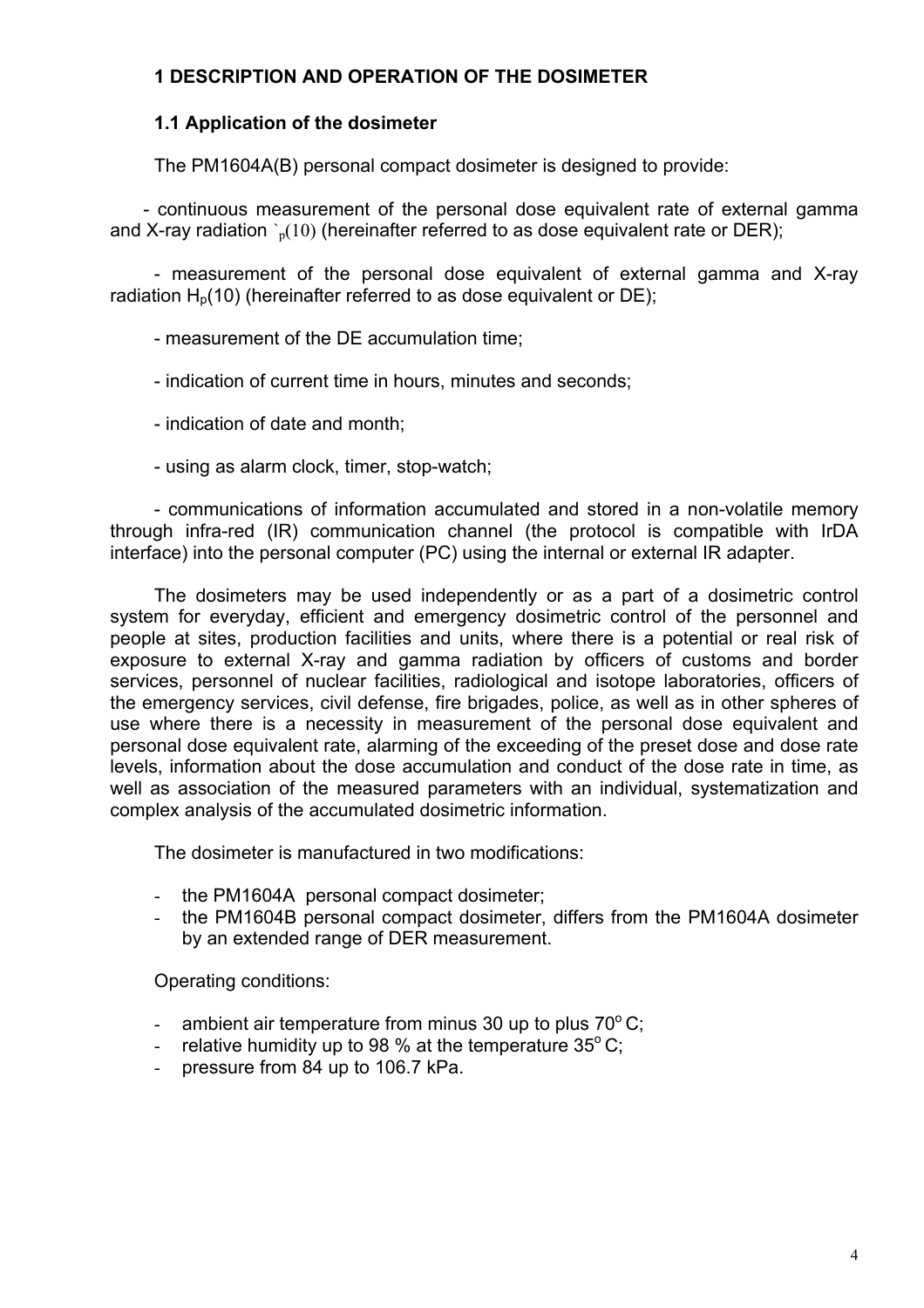## **1.2 Delivery kit**

1.2.1 Delivery kit of the dosimeter corresponds to the table 1.1.

| Table 1.1 |  |
|-----------|--|
|           |  |

| Item                                                                | Type                      | Quantity, pcs. |                |
|---------------------------------------------------------------------|---------------------------|----------------|----------------|
|                                                                     |                           | <b>PM1604A</b> | <b>PM1604B</b> |
| Personal compact dosimeter                                          | 412118.032                |                |                |
| <b>PM1604A</b>                                                      |                           |                |                |
| Personal compact dosimeter                                          | 412118.032                |                |                |
| <b>PM1604B</b>                                                      |                           |                |                |
| Infrared communication kit <sup>1)</sup>                            | 426434.011                |                |                |
| Battery <sup>2)</sup>                                               | <b>RENATA CR2032</b>      |                |                |
| <b>Disk</b>                                                         | 305555.007                |                |                |
| Operating manual                                                    | 412118.032 P <sub>3</sub> |                |                |
| Verification technique of                                           | 1118-2002                 |                |                |
| personal compact dosimeters <sup>3)</sup>                           |                           |                |                |
| Package                                                             | 412915.037                |                |                |
| $1$ -Available as an option.                                        |                           |                |                |
| $2)$ - Usage of other batteries with similar parameters is allowed. |                           |                |                |

 $3)$  -It is included in Operating Manual, Attachment A (available on order)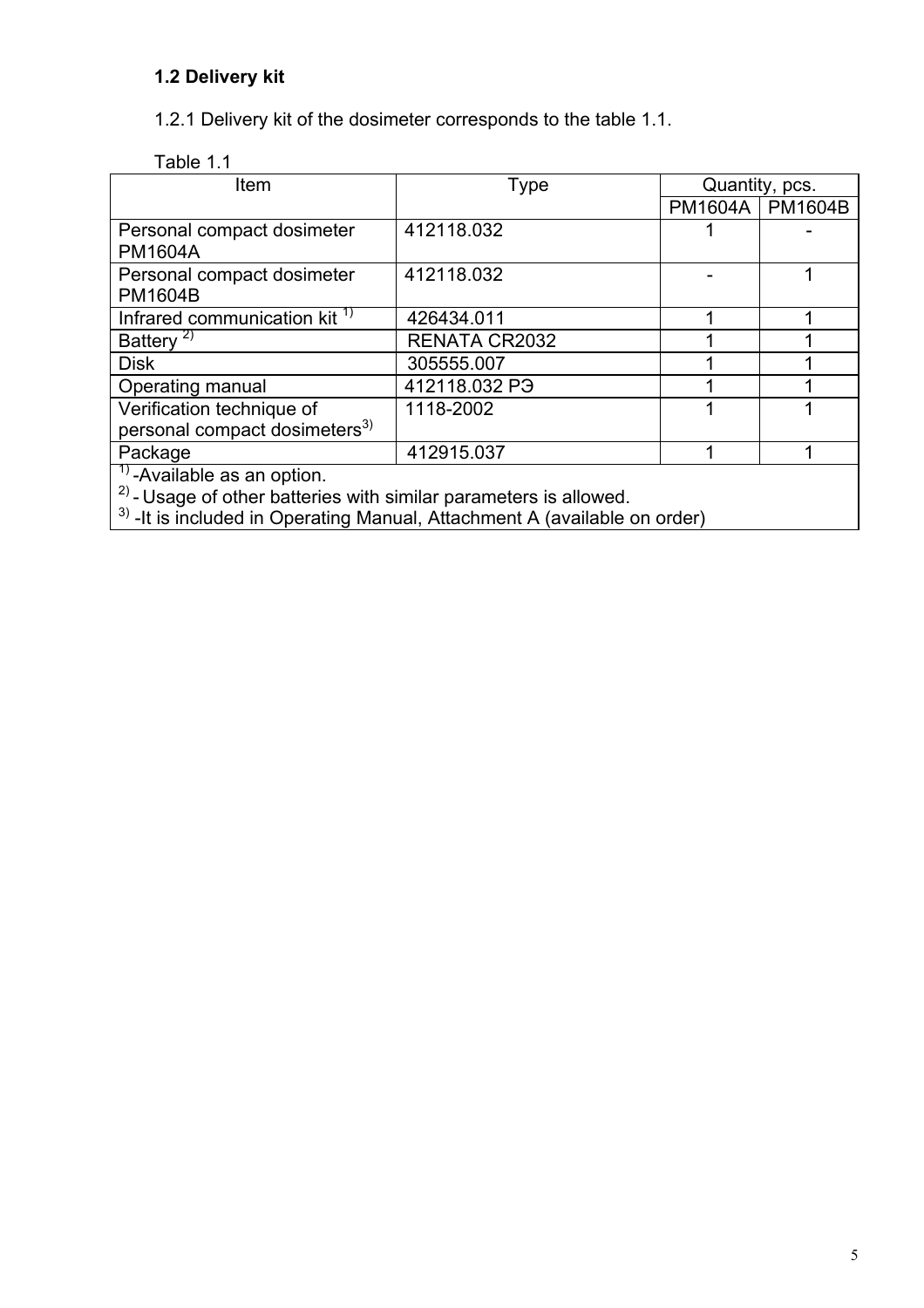# **1.3 Specifications**

| 1            | Operating mode:                           | - indication of gamma radiation DER;<br>- indication of gamma radiation DE;<br>- indication of the dosimeter's number;<br>- PC data exchange;<br>- alarm clock;<br>- timer;<br>- stop-watch;<br>- clock-calendar;<br>- set mode;<br>- indication of partial and critical battery<br>discharge;<br>- audible alarming at exceeding of the<br>preset DE or DER thresholds |
|--------------|-------------------------------------------|-------------------------------------------------------------------------------------------------------------------------------------------------------------------------------------------------------------------------------------------------------------------------------------------------------------------------------------------------------------------------|
| $\mathbf{2}$ | DER measurement range                     |                                                                                                                                                                                                                                                                                                                                                                         |
|              | - for the PM1604A modification            | $1 \mu Sv/h - 5.0 \text{ Sv/h}$                                                                                                                                                                                                                                                                                                                                         |
|              | - for the PM1604B modification            | $1 \mu Sv/h - 10.0 \, Sv/h$                                                                                                                                                                                                                                                                                                                                             |
|              | DER indication range:                     |                                                                                                                                                                                                                                                                                                                                                                         |
|              | - for the PM1604A modification            | $0.01 \mu$ Sv/h – 6.50 Sv/h                                                                                                                                                                                                                                                                                                                                             |
|              | - for the PM1604B modification            | $0.01 \mu Sv/h - 13.0 \text{ Sv/h}$                                                                                                                                                                                                                                                                                                                                     |
|              | - DER indication sub-range                | $0.01 - 9.99 \mu Sv/h;$                                                                                                                                                                                                                                                                                                                                                 |
|              |                                           | $10.0 - 99.9 \,\mu\text{Sv/h}$ ;                                                                                                                                                                                                                                                                                                                                        |
|              |                                           | $100 - 999$ $\mu$ Sv/h;<br>$1.00 - 9.99$ mSv/h;                                                                                                                                                                                                                                                                                                                         |
|              |                                           | $10.0 - 99.9$ mSv/h;                                                                                                                                                                                                                                                                                                                                                    |
|              |                                           | 100 - 999 mSv/h;                                                                                                                                                                                                                                                                                                                                                        |
|              |                                           | $1.0 - 6.5$ mSv/h (PM1604A);<br>$1.0 - 13.0$ Sv/h (PM1604B);                                                                                                                                                                                                                                                                                                            |
|              | <b>DER</b><br>analogue<br>scale<br>(seven | Number of indicated segments (from left to                                                                                                                                                                                                                                                                                                                              |
|              | segments) in a logarithmic gauge          | right) corresponds to the following DER                                                                                                                                                                                                                                                                                                                                 |
|              |                                           | threshold values on the LCD display:                                                                                                                                                                                                                                                                                                                                    |
|              |                                           | - one segment - $\geq 1$ $\mu$ Sv/h;<br>- two segments - $\geq 10 \mu$ Sv/h;                                                                                                                                                                                                                                                                                            |
|              |                                           | - three segments - $\geq$ 100 $\mu$ Sv/h;                                                                                                                                                                                                                                                                                                                               |
|              |                                           | - four segments $- \ge 1$ mSv/h;                                                                                                                                                                                                                                                                                                                                        |
|              |                                           | - five segments - $\geq$ 10 mSv/h;                                                                                                                                                                                                                                                                                                                                      |
|              |                                           | - six segments - $\geq$ 100 mSv/h;                                                                                                                                                                                                                                                                                                                                      |
|              | 3 Maximum permissible intrinsic relative  | - seven segments - $\geq$ 1.00 Sv/h<br>$\pm(15 + K_1)' + K_2'$ ) %,                                                                                                                                                                                                                                                                                                     |
|              | error of DER measurement                  | where ` - DER value, mSv/h;                                                                                                                                                                                                                                                                                                                                             |
|              |                                           | $K_1$ – coefficient 0.02 (mSv/h);                                                                                                                                                                                                                                                                                                                                       |
|              |                                           | $K_2$ – coefficient equal to 0.003 (mSv/h) <sup>-1</sup>                                                                                                                                                                                                                                                                                                                |
|              |                                           | (for the PM1604A modification);<br>$K_2$ – coefficient equal to 0.002 (mSv/h) <sup>-1</sup>                                                                                                                                                                                                                                                                             |
|              |                                           | (for the PM1604B modification);                                                                                                                                                                                                                                                                                                                                         |
|              | 4 DE measurement range                    | $1.0 \mu Sv - 9.99 Sv$                                                                                                                                                                                                                                                                                                                                                  |
|              |                                           |                                                                                                                                                                                                                                                                                                                                                                         |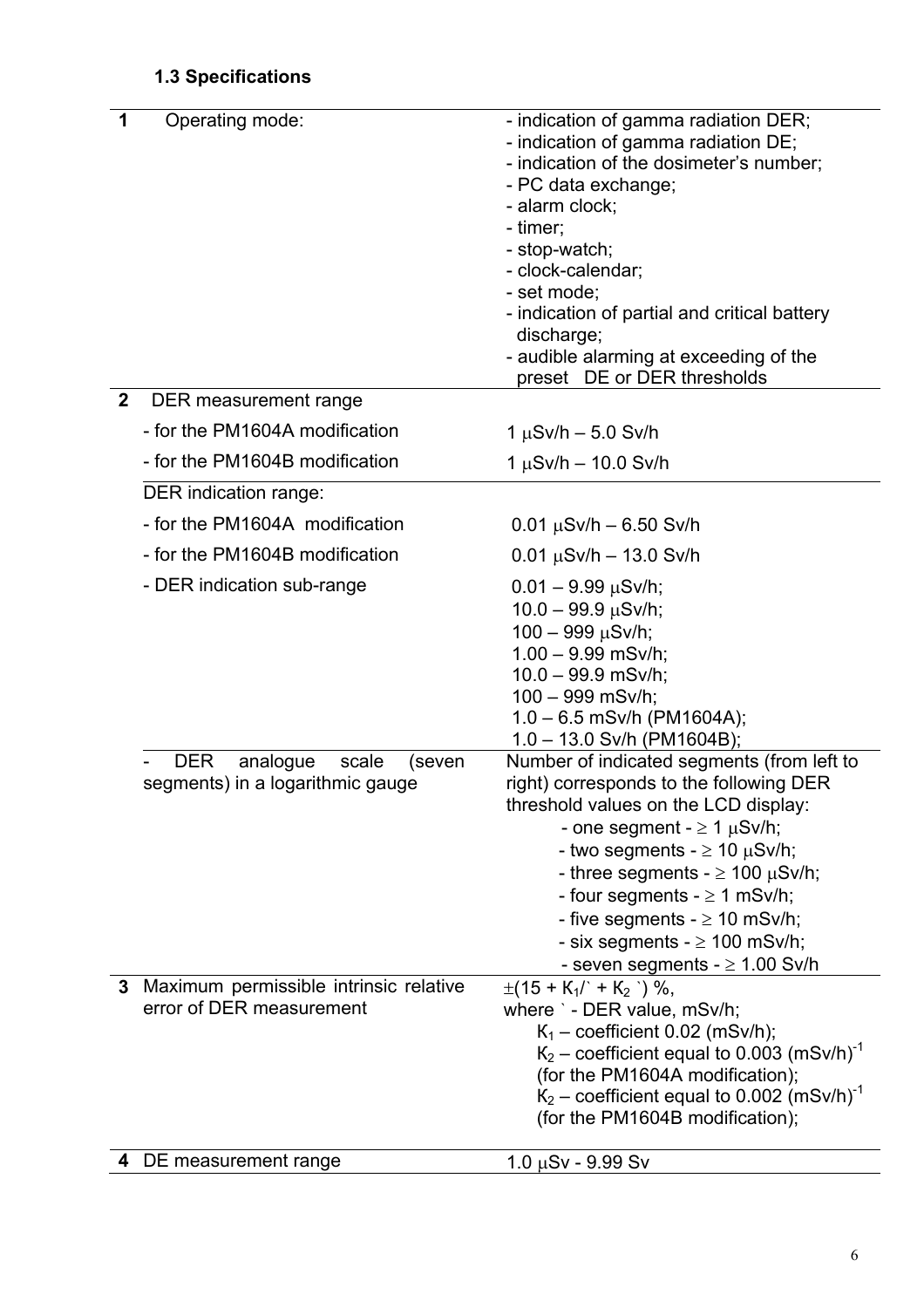|                | 5 Maximum permissible intrinsic relative                                                                                  |                                                                                       |  |
|----------------|---------------------------------------------------------------------------------------------------------------------------|---------------------------------------------------------------------------------------|--|
|                | error of DE measurement in                                                                                                |                                                                                       |  |
|                | measurement range                                                                                                         | ± 15%                                                                                 |  |
| 6              | DE indication range                                                                                                       | $0.01 \mu Sv - 9.99 Sv$                                                               |  |
|                | Indication sub-ranges:                                                                                                    | $(0.01 - 9.99) \mu Sv;$                                                               |  |
|                |                                                                                                                           | $(10.0 - 99.9) \mu Sv;$                                                               |  |
|                |                                                                                                                           | $(100 - 999)$ µSv;                                                                    |  |
|                |                                                                                                                           | $(1.00 - 9.99)$ mSv;                                                                  |  |
|                |                                                                                                                           | $(10.0 - 99.9)$ mSv;                                                                  |  |
|                |                                                                                                                           | $(100 - 999)$ mSv;                                                                    |  |
|                |                                                                                                                           | $1.0 Sv - 9.99 Sv$                                                                    |  |
|                | DE measurement in the DER                                                                                                 | $0.01 \mu Sv/h - 5.0 \, Sv/h$                                                         |  |
|                | value range                                                                                                               | for the PM1604A modification;                                                         |  |
|                |                                                                                                                           | $0.01 \mu$ Sv/h - 10.0 Sv/h                                                           |  |
|                |                                                                                                                           | for the PM1604B modification;                                                         |  |
| $\overline{7}$ | Discreteness of DE accumulation                                                                                           |                                                                                       |  |
|                | time indication                                                                                                           | 1 <sub>h</sub>                                                                        |  |
|                |                                                                                                                           | 8 The dosimeter provides inputting, storage in a non-volatile memory and continuous   |  |
|                |                                                                                                                           | control of two threshold DER and DE levels within the whole measurement range,        |  |
|                | various audible alarms at exceeding of the preset first and second threshold levels.<br>Discreteness of threshold DER and | Unit of the lower-order indicated position                                            |  |
|                | DE level setting                                                                                                          |                                                                                       |  |
| 9              |                                                                                                                           | The dosimeter provides the record in the history of DER and/or DE measured values     |  |
|                |                                                                                                                           | through the programmable time interval with reference to the dosimetric time which is |  |
|                | set with the help of PC.                                                                                                  |                                                                                       |  |
|                | The history record                                                                                                        | - linear;                                                                             |  |
|                |                                                                                                                           | - iterative (cyclical).                                                               |  |
|                |                                                                                                                           |                                                                                       |  |
|                | <b>10</b> Registered energy range                                                                                         | $0.048$ MeV $- 6.0$ MeV                                                               |  |
|                | Energy response relative to                                                                                               |                                                                                       |  |
|                | $0.662$ MeV ( $137$ Cs), no more than                                                                                     | $\pm$ 30 % (0.048 MeV – 3,0 MeV);                                                     |  |
|                |                                                                                                                           | $\pm$ 50 % (3.0 MeV – 6,0 MeV)                                                        |  |

 **11** Anisotropy of the dosimeter for each energy value does not exceed values (in %) presented in Table 1.1, when the dosimeter is rotated in the horizontal plane and does not exceed values (in %) presented in Table 1.2, when the dosimeter is rotated in the vertical plane.

| Angle of detection relative to | Energy of gamma radiation, MeV |              |          |
|--------------------------------|--------------------------------|--------------|----------|
| the direction of graduation, ° |                                | Anisotropy,% |          |
|                                | 0.059                          | 0.662        | 1.25     |
| $\theta$                       | $\theta$                       | $\theta$     | $\theta$ |
| 15                             | $\pm 20$                       | $\pm 15$     | ±15      |
| 30                             | $\pm 20$                       | $\pm 15$     | ±15      |
| 45                             | $+10 -35$                      | $+10-20$     | ±15      |
| 60                             | $+10 -35$                      | $+15-20$     | $\pm 20$ |
| $-15$                          | $\pm 20$                       | $\pm 15$     | ±15      |
| $-30$                          | $\pm 20$                       | ±15          | ±15      |
| $-45$                          | $+10 -35$                      | $+10-20$     | $\pm 15$ |
| $-60$                          | $+10-35$                       | $+15-20$     | $\pm 20$ |

Table 1.1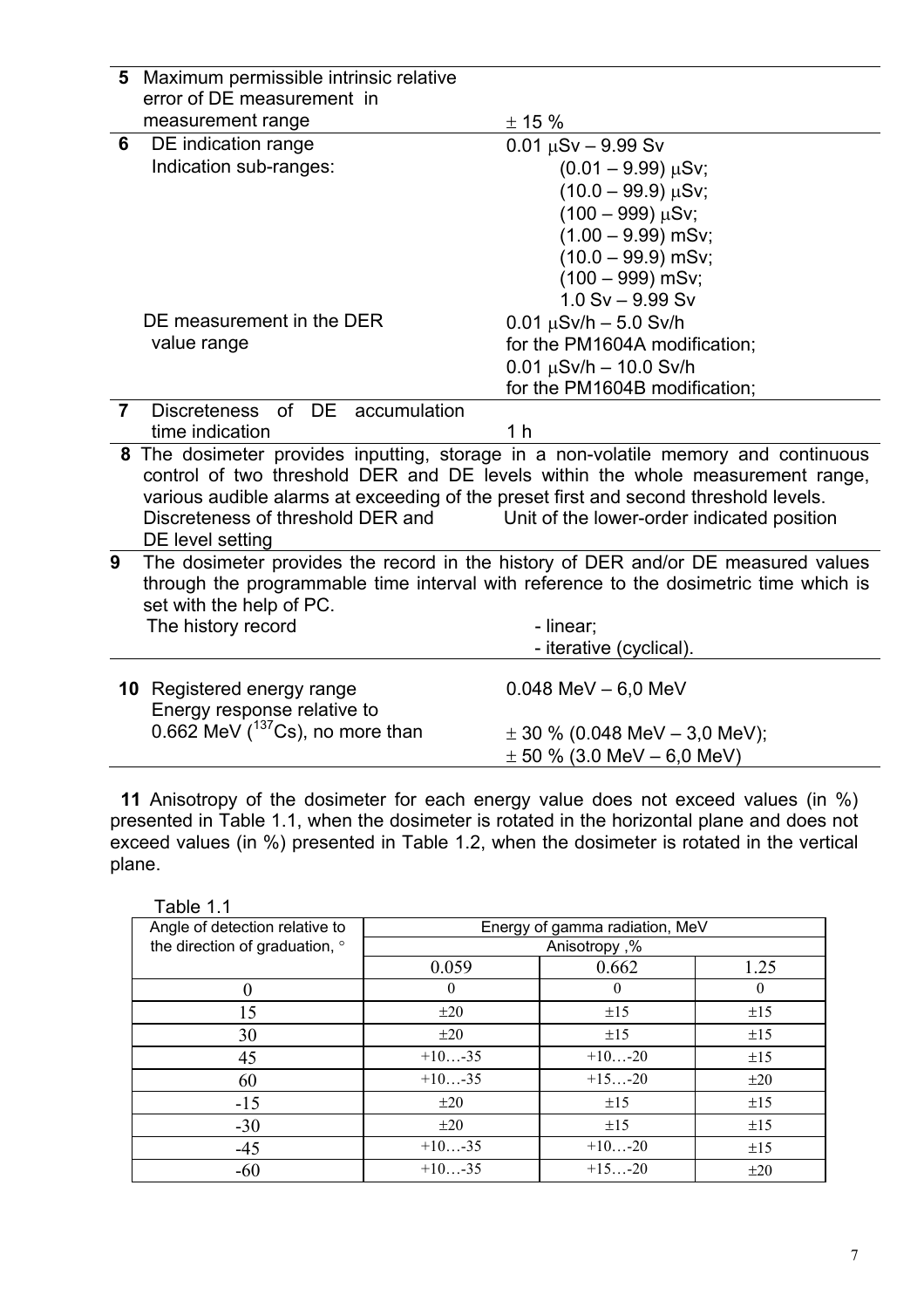Table 1.2

| Angle of detection relative to |           | Energy of gamma radiation, MeV |           |
|--------------------------------|-----------|--------------------------------|-----------|
| the direction of graduation, ° |           | Anisotropy,%                   |           |
|                                | 0.059     | 0.662                          | 1.25      |
|                                | $\theta$  | $\theta$                       |           |
| 15                             | $\pm 20$  | ±15                            | $+10-15$  |
| 30                             | $\pm 20$  | $\pm 15$                       | $+10-15$  |
| 45                             | $+10 -35$ | $\pm 15$                       | $+10-15$  |
| 60                             | $+10 -35$ | ±15                            | $+10-15$  |
| $-15$                          | $\pm 20$  | ±15                            | $+10 -15$ |
| $-30$                          | $\pm 20$  | $\pm 15$                       | $+10 -15$ |
| $-45$                          | $+10 -35$ | $\pm 15$                       | $+10 -15$ |
| $-60$                          | $+10 -35$ | ±15                            | $+10-15$  |

| 12 | Coefficient of variation (deviation of the<br>dosimeter's readings caused by statistic<br>fluctuations) at DER measurement at a<br>confidence coefficient 0.95, no more<br>than | ±10%                                                                                                                                                               |
|----|---------------------------------------------------------------------------------------------------------------------------------------------------------------------------------|--------------------------------------------------------------------------------------------------------------------------------------------------------------------|
| 13 | Maximum permissible additional relative<br>error of DER measurement:<br>- at temperature variations from minus 20                                                               |                                                                                                                                                                    |
|    | to plus 70 $\degree$ C<br>- at relative humidity of ambient air 98%                                                                                                             | ±10%                                                                                                                                                               |
|    | at $35^{\circ}$ C                                                                                                                                                               | ±10%                                                                                                                                                               |
|    | at power voltage variations from<br>nominal value to limiting voltage values<br>- on exposure to magnetic field of 400                                                          | ± 10%                                                                                                                                                              |
|    | A/m strength                                                                                                                                                                    | ± 5%                                                                                                                                                               |
|    | exposure to radio frequency<br>on<br>electromagnetic fields of 10 V/m strength                                                                                                  | $\pm$ 5 %                                                                                                                                                          |
| 14 | LCD backlight at pressing LIGHT button                                                                                                                                          | (3-5) s                                                                                                                                                            |
| 15 | Instability of DER readings during 24<br>hour continuous work, no more than                                                                                                     | 5 %                                                                                                                                                                |
| 16 | The dosimeter has two independent time:                                                                                                                                         | - the current time (clock-calendar),<br>which is set using the buttons;<br>- the dosimeter (inner) time, which is<br>set by the PC                                 |
| 17 | "clock-calendar"<br>In.<br>the<br>mode<br>the<br>dosimeter provides:                                                                                                            | - indication of the current time in hours<br>(24/12), minutes (60), seconds (60);<br>- indication of the week date, number of<br>month, year (automatic calendar); |
| 18 | "timer"<br>the<br>mode<br>of<br>dosimeter<br>In.<br>provides:                                                                                                                   | - the set of time intervals from 1s up to<br>23 h 59 min                                                                                                           |
| 19 | In the "stop-watch" mode the dosimeter<br>provides:                                                                                                                             | - the measurement of time intervals in<br>the range from 0.1 s up to 23h 59min<br>59.9 s                                                                           |
| 20 | Clock daily rate of time gaining or losing<br>in normal conditions, no more than                                                                                                | $\pm 0.5$ S                                                                                                                                                        |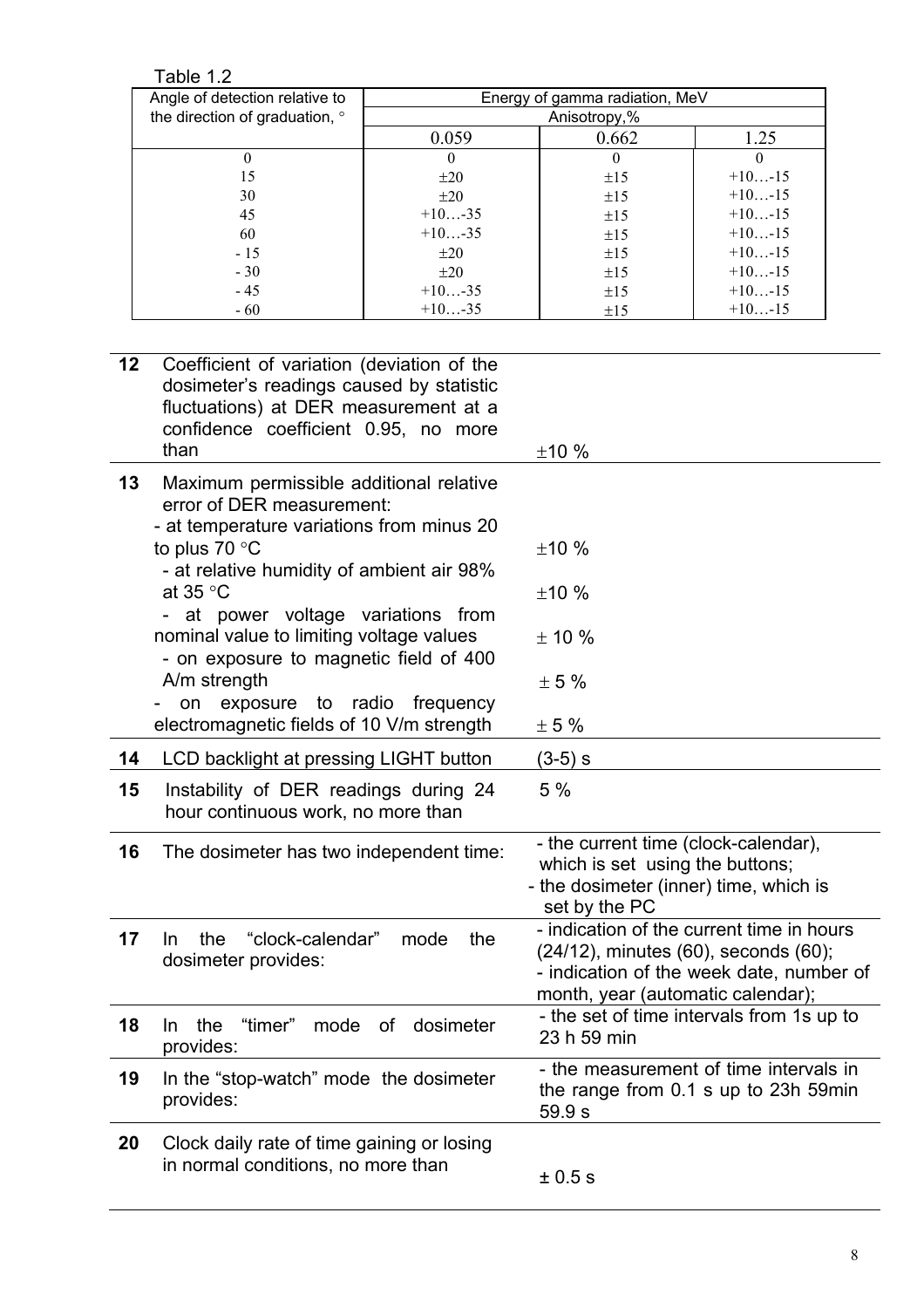| 21 | PC communication                                                                                                                                                                                               | - by a special program using IR<br>communication channel adapter                                                                                                                                                                                                                                                                                                                                                                                                                                                                                                                                                                                                                                                                                                                                                                                                                                                                                                                                                                                                                                                                                                                                                                                                         |
|----|----------------------------------------------------------------------------------------------------------------------------------------------------------------------------------------------------------------|--------------------------------------------------------------------------------------------------------------------------------------------------------------------------------------------------------------------------------------------------------------------------------------------------------------------------------------------------------------------------------------------------------------------------------------------------------------------------------------------------------------------------------------------------------------------------------------------------------------------------------------------------------------------------------------------------------------------------------------------------------------------------------------------------------------------------------------------------------------------------------------------------------------------------------------------------------------------------------------------------------------------------------------------------------------------------------------------------------------------------------------------------------------------------------------------------------------------------------------------------------------------------|
| 22 | In the mode of data transmission to PC<br>the dosimeter provides the following<br>functions:                                                                                                                   | 1) permission or prohibition (switch<br>ON/OFF) of the following operating<br>modes (parameters) of the dosimeter:<br>- DER indication;<br>- indication of current time or indication of<br>DER averaging time and<br>DER coefficient of variation;<br>- DE indication;<br>- indication of DE accumulation time;<br>- indication of the dosimeter's number;<br>- alarm clock;<br>- timer;<br>- stop-watch:<br>-clock-calendar;<br>- audible alarm;<br>- preset of the DE and DER threshold<br>levels using the buttons;<br>- DE reset using the buttons.<br>2) read-out of the following information<br>from the dosimeter to PC:<br>- dosimeter's parameters;<br>- DER history and DE accumulation<br>(date, time, event, value);<br>- DE (DER) values at the moment of<br>exceeding the preset thresholds as well<br>as time, date and month of exceeding<br>the preset thresholds;<br>- values of the preset DE and DER<br>thresholds;<br>- official information<br>3) recording of the following information<br>from PC to dosimeter:<br>- dosimeter's parameters;<br>- values of DE and DER thresholds;<br>- interval of DER history and DE<br>accumulation recording;<br>- current time and date for forming DE<br>accumulation history;<br>- official information |
| 23 | Power supply                                                                                                                                                                                                   | $(2,95 \pm 0,25)$ V (one battery, type CR2032)                                                                                                                                                                                                                                                                                                                                                                                                                                                                                                                                                                                                                                                                                                                                                                                                                                                                                                                                                                                                                                                                                                                                                                                                                           |
| 24 | Period of continuous operation of the<br>dosimeter from one battery, using LCD<br>backlight not more than 5 s/day, audible<br>alarm – not more than 20 s/day and at an<br>average value of the measured DER up | 9 months                                                                                                                                                                                                                                                                                                                                                                                                                                                                                                                                                                                                                                                                                                                                                                                                                                                                                                                                                                                                                                                                                                                                                                                                                                                                 |
| 25 | to 0.3 $\mu$ Sv/h, at least<br>Two level control of battery state:                                                                                                                                             | -partial discharge (flashing symbol<br>"BAT");<br>-critical discharge (non-flashing<br>symbol "BAT")                                                                                                                                                                                                                                                                                                                                                                                                                                                                                                                                                                                                                                                                                                                                                                                                                                                                                                                                                                                                                                                                                                                                                                     |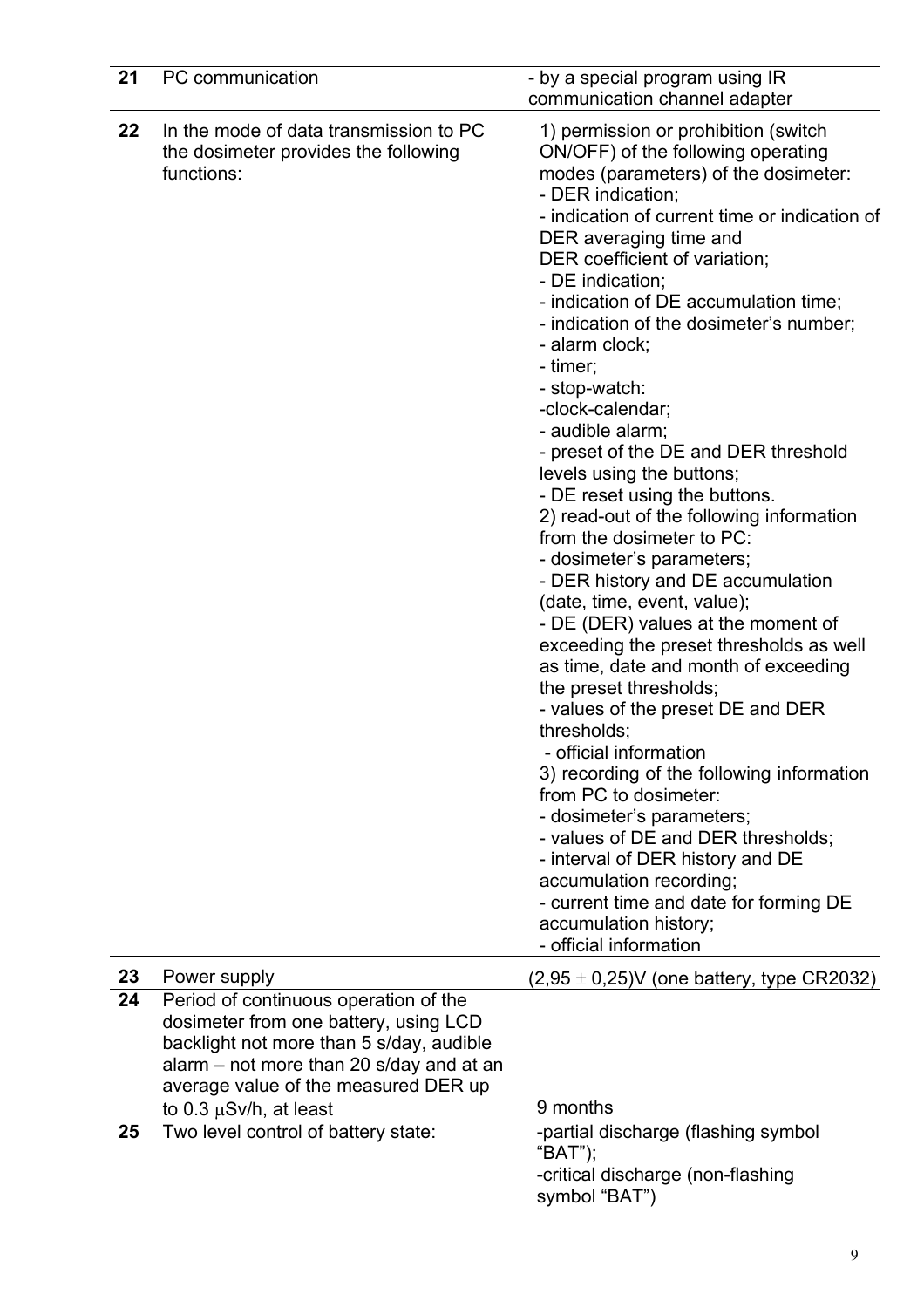| 26 | Protection degree of the dosimeter's<br>case                                                                                                             | IP67 according to GOST 14254-96                                                                                                                                                                                                                |
|----|----------------------------------------------------------------------------------------------------------------------------------------------------------|------------------------------------------------------------------------------------------------------------------------------------------------------------------------------------------------------------------------------------------------|
| 27 | The dosimeter is proof against the<br>action of:                                                                                                         | - temperature of an ambient air from<br>minus 20 $^0$ C up to plus 70 $^0$ C; - relative<br>humidity of an ambient air up to 98 % at<br>$35\,^0C$ ;<br>- atmosphere pressure from 84 up to<br>106.7 kPa                                        |
| 28 | The dosimeter is proof against:                                                                                                                          | - sinusoidal vibration in the frequency<br>range $10 - 55$ Hz and bias amplitude for<br>frequencies lower than the transition<br>frequency 0.35 mm;                                                                                            |
|    |                                                                                                                                                          | - shocks with acceleration 100 m/s <sup>2</sup> ,<br>duration of shock pulse (2-50) ms,<br>shock rate is 60 - 180 shocks per<br>minute                                                                                                         |
| 29 | The dosimeter meets drop test against<br>a concrete surface from the height                                                                              | 1.5 <sub>m</sub>                                                                                                                                                                                                                               |
| 30 | The dosimeter is proof against the<br>action of static and variable magnetic<br>fields of strength                                                       | up to $400$ A/m                                                                                                                                                                                                                                |
| 31 | The dosimeter is proof against the<br>action<br>of<br>radio<br>frequency<br>electromagnetic fields in the frequency<br>range $80 - 1000$ MHz of strength | up to 10 V/m (rigidity degree 3 according<br>to STB GOST R 51317.43-2001)                                                                                                                                                                      |
| 32 | The dosimeter in a transport package is<br>proof against the action of:                                                                                  | - temperature from minus 50 up to plus<br>$50^0C$ ;<br>- humidity up to 100 % at $40^{\circ}$ C;<br>- shocks with acceleration 98 m/s <sup>2</sup> ,<br>duration 16 ms;<br>- vibrations with frequency 10-55 Hz<br>and bias amplitude 0.35 mm. |
| 33 | Weight, not more than                                                                                                                                    | 0.085 kg                                                                                                                                                                                                                                       |
|    | Weight in package, not more than                                                                                                                         | $0.25$ kg                                                                                                                                                                                                                                      |
| 34 | Overall dimensions, not more than                                                                                                                        | $50x56x19$ mm; $50x90x19$ mm - with a<br>clip                                                                                                                                                                                                  |
| 35 | Reliability parameters:                                                                                                                                  |                                                                                                                                                                                                                                                |
|    | - average full operating time, no less<br>than                                                                                                           | 20000 h                                                                                                                                                                                                                                        |
|    | - average service life, no less than                                                                                                                     | 10 years                                                                                                                                                                                                                                       |
|    | - average time of recovery, no more<br>than                                                                                                              | 60 min                                                                                                                                                                                                                                         |

N o t e – For addition information about dosimeter, please visit **www.polimaster.com**.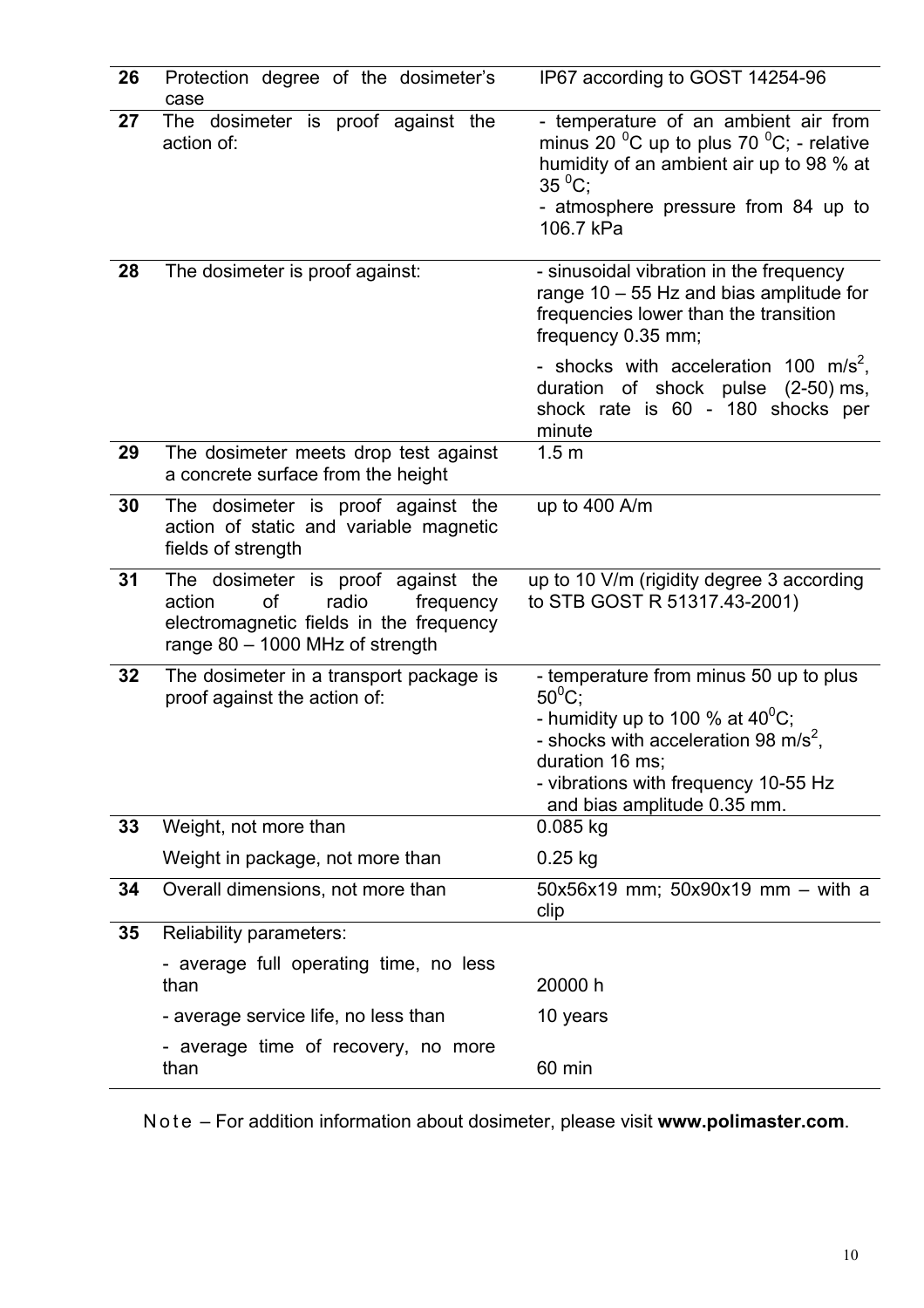## **1.4 Design and theory of operation**

1.4.1. The dosimeter comprises the following main blocks and modules:

- radiation detector;
- microprocessor;
- LCD;
- IR-transceiver;
- non-volatile memory.

The block diagram of the dosimeter is shown in Figure 1.1.



Figure 1.1 – Block diagram of the dosimeter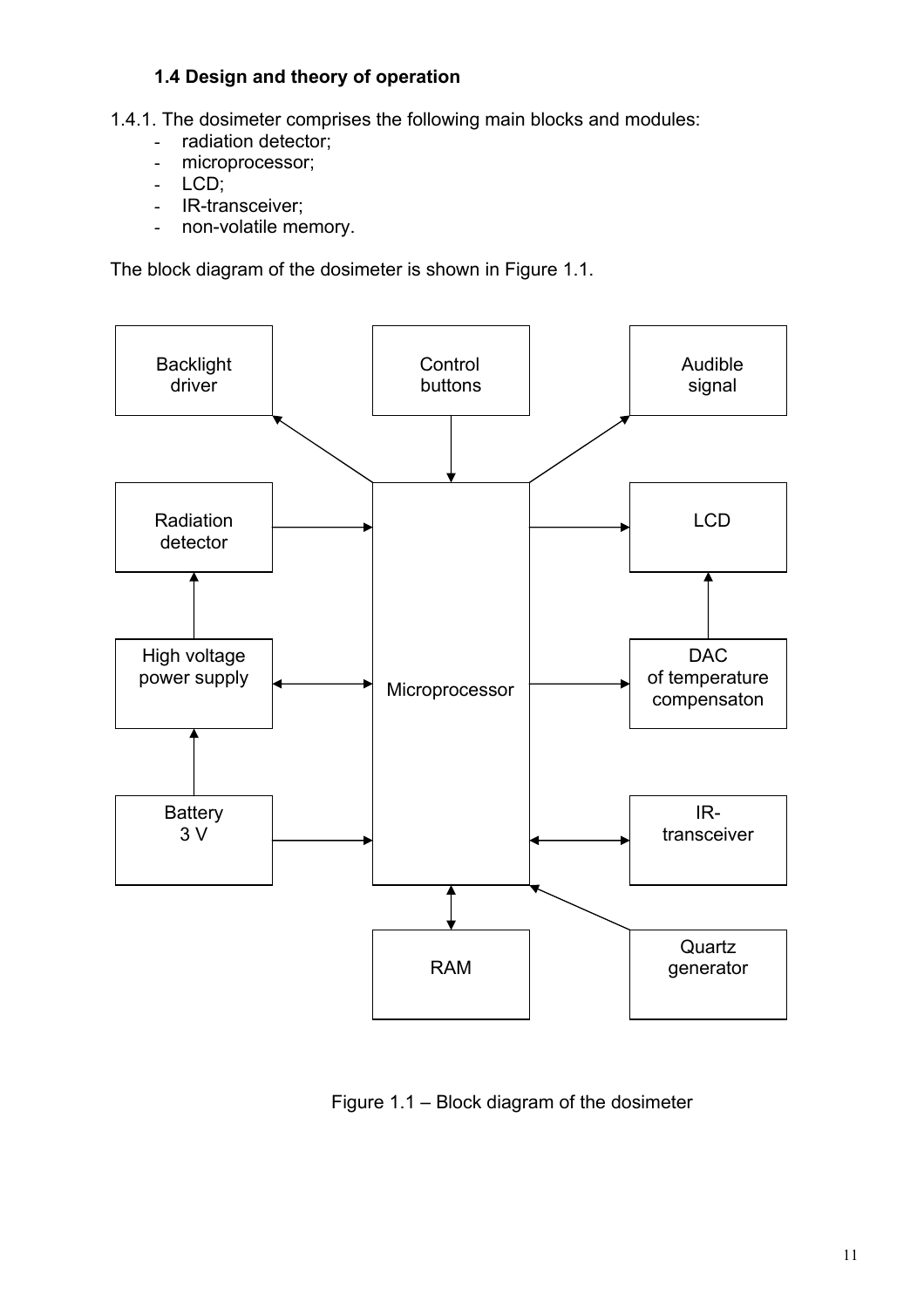A Geiger-Muller tube with a filter for spatial-energy formation of sensitivity, which converts gamma radiation quanta to electric pulses, is used as a radiation detector. The detector has a high-voltage power supply.

The microprocessor controls the dosimeter's operating modes, backlight device, audible alarm device, infrared communication channel, LCD, non-volatile memory, high-voltage power supply of the detector, operates the control buttons, performs all the necessary calculations, self-diagnostics.

The dosimeter's operating algorithm ensures continuity of the measurement process, statistical processing of the measurement results, a prompt adaptation to the variation of level of the gamma radiation dose rate (setting the time of measurement in inverse dependence on the dose rate) and effective output of the information obtained to the LCD. The IR-communication channel provides an exchange of information with PC.

The dosimeter has an internal non-volatile memory that allows the information accumulation and storage.

The dosimeter's non-volatile memory ensures storage of the following parameters when replacing the battery for the moment of the battery's removal:

- accumulated dose (DE);
- DE accumulation time;
- DE and DER accumulation history;
- the preset DER and DE thresholds.

The dosimeter performs continuous DER and DE measurement, DE accumulation time counting in all modes, excluding an active mode of data transmission to PC (on/Ir).

1.4.2 The dosimeter is designed as a unit housed in a shock-proof case. General overview of the dosimeter and its parts are shown in Figure 1.2. Indication elements, positions **1-4**, are there on the LCD (**8**).

**1** – DER analog scale (seven segments) for effective control over radiation situation;

- **2** LCD area, which indicates:
	- DER in DER indication mode;
	- DE in DE indication mode;
	- year of production in the dosimeter's number indication mode;
	- IR communication channel switch on/off in the PC communication mode;
	- AL symbol in "alarm clock" mode;
	- TR symbol in "timer" mode;
	- ST symbol in " stop-watch " mode;

**3** – LCD area, which indicates the seconds of the current time or the coefficient of variation in DER indication mode, DE accumulation time in thousands of hours (h) in DE indication mode, month of production in the dosimeter's number indication mode;

**4** – LCD area, which indicates the hours and the minutes of the current time in DER indication mode or the time of averaging DER values (in seconds) in DER indication mode, DE accumulation time in DE indication mode in hours, the year of production in the dosimeter's number indication mode;

**5** – the **SET** button (setting) for switching on PC communication mode, entering the set mode and exiting it (see item 2.1.6);

**6** – the **MODE** button for selecting the dosimeter's indication mode (DER, DE, the dosimeter's number, PC communication, alarm clock, timer, stop-watch, clock-calendar);

**7** – the **LIGHT** button for switching on LCD backlight;

**8** – LCD;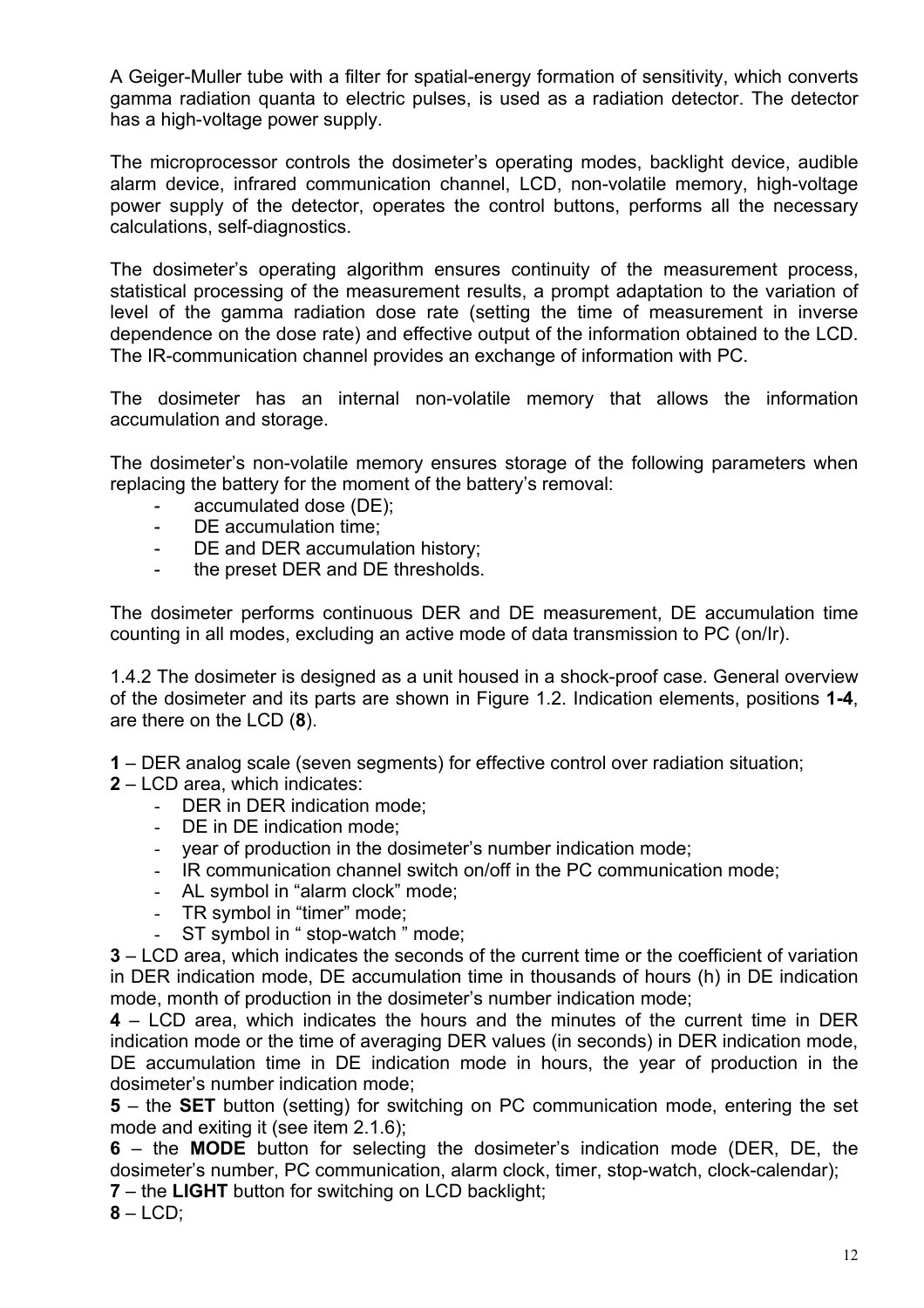- **9** IR-transceiver window.
- **10** alarm turn-on symbol;
- **11** alarm clock turn-on symbol.

A direction of calibration and the detector effective center relative to which the factory calibration is performed are shown on Figure 1.2. The total surface density of the walls surrounding the detector is 1 g/cm<sup>2</sup> that provides the detector shielding from the background beta radiation.



Figure 1.2 – General overview of the dosimeter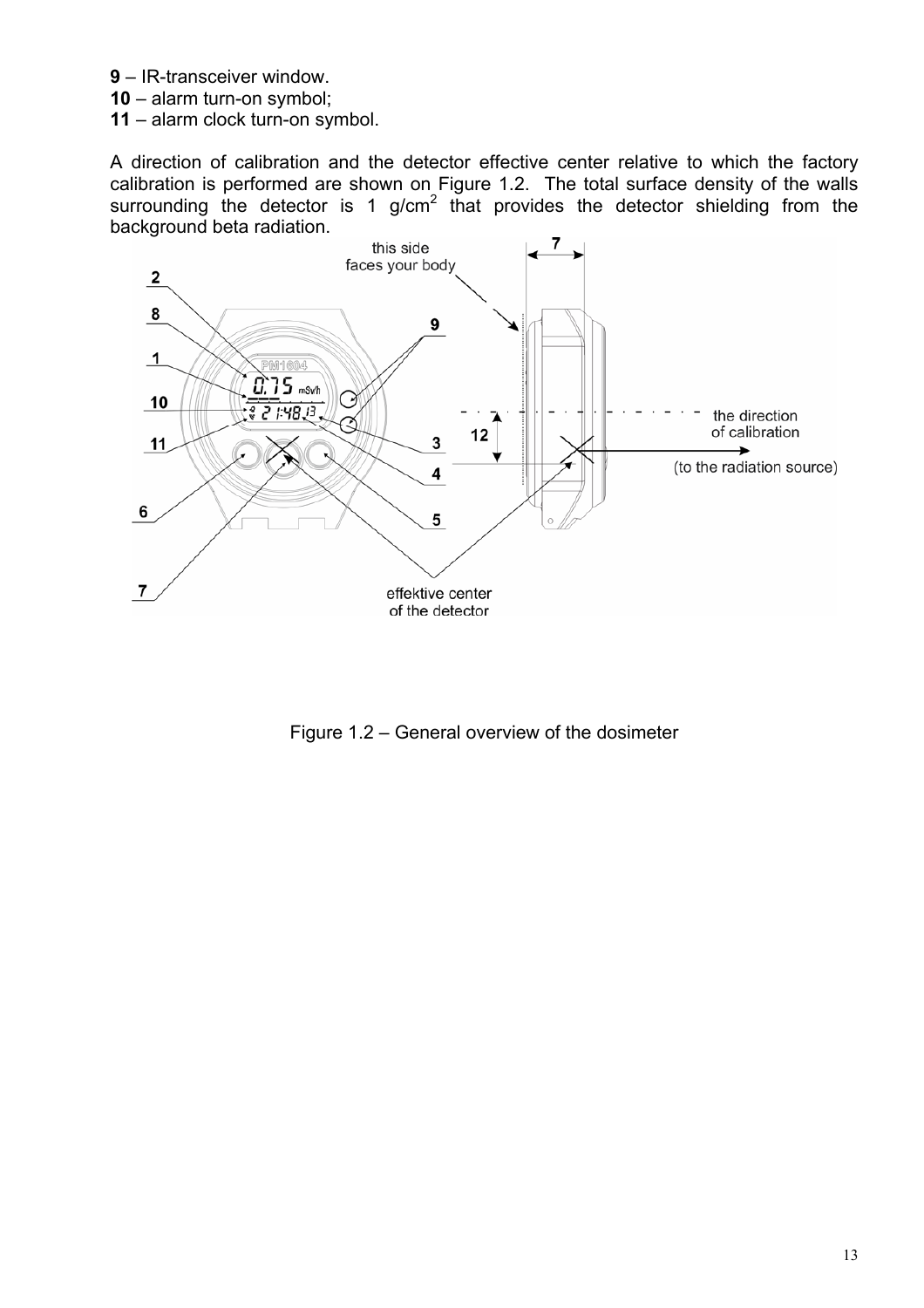## **2 USE OF THE DOSIMETER**

## **2.1 General guidelines**

When purchasing the dosimeter it is necessary to check the delivery kit and the proper operation of the dosimeter in all the operation modes according the items 2.4.2 - 2.4.6.

Protect the dosimeter from shocks and mechanical damages. Avoid exposing the dosimeter to hostile environments, organic solvents and open fire.

## **2.2 Safety instructions**

During the dosimeter adjustment, checking, repair, maintenance and verification, if the radioactive sources are used, the regulations for work with radioactive materials and other radiation sources, as well as Standards of radiation safety should be followed.

#### **2.3 Preparation for use**

2.3.1 It is necessary to study all sections of the present operating manual before using the dosimeter.

2.3.2 Unpack the dosimeter.

2.3.3 Insert the battery in accordance with the section 3.3.

2.3.4 Place and fix the dosimeter on a breast.

N o t e. - If the dosimeter is expected to be used under conditions when the dose rate value is higher than 0.1 mSv/h, it is recommended to insert a new battery.

#### **2.4 Use of the dosimeter**

#### **2.4.1 Selection of an indicated parameter.**

The dosimeter operates in the following modes:

- **gamma radiation DER indication mode;**
- **gamma radiation DE indication mode;**
- **dosimeter's number indication mode ("blind dosimeter");**
- **mode of data transmission to PC;**
- **alarm clock;**
- **timer;**
- **stop-watch;**
- **clock-calendar;**
- **set mode;**
- **partial or critical battery discharge indication mode;**
- **audible alarm mode at the exceeding of the preset DE or DER thresholds.**

Modes of DER, DE, dosimeter's number indication' data transmission to PC, alarm clock, timer, stop-watch, clock-calendar are switched on by a successive pressing of the MODE button (figure 2.1).

The dosimeter allows switching on/off all the above-mentioned modes excluding the partial and critical battery discharge indication mode. Change of the configuration is performed in the mode of data transmission to PC.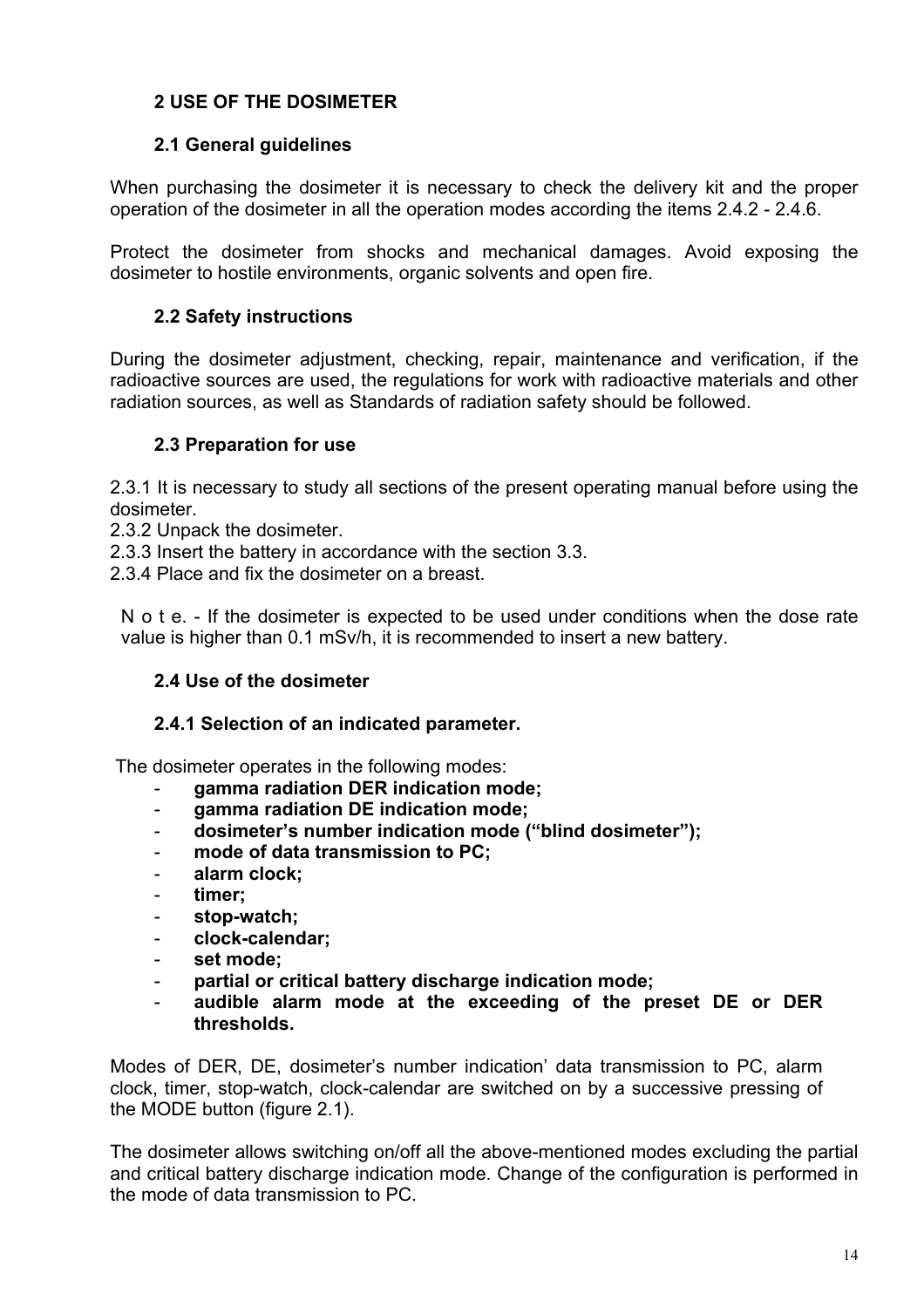Standard configuration of the dosimeter when shipping ensures indication of the following parameters and functions performed:

#### **DER indication mode – On** (enable)

On a display (2), figure 1.2 – DER values output; On a display  $(3)$  – output of the current time seconds – On (enable); On a display  $(3)$  – output of the coefficient of variation values – Off (disable); On a display  $(4)$  – output of the current time in hours, minutes – On (enable); On a display (4) – output of DER values averaging – Off (disable); Thresholds setting enable: - On (enable); Audible alarm:  $\blacksquare$  - On (enable).

#### **DE indication mode** – On.

On a display (2), figure 1.2 – DE values output; On a display (3) – output of DE accumulation time values in thousands hours (symbol "h" is indicated at DE accumulation time less than a thousand hours). On a display (4) – output of DE accumulation time values in hours – On (enable); Thresholds setting enable Thresholds setting enable DE reset - On (enable); Audible alarm - On (enable). **Dosimeter's number indication mode** – On (enable) On a display (2), figure 1.2 – dosimeter's number; On a display (3)  $\blacksquare$  - month of the dosimeter's production; On a display (4)  $\blacksquare$  - year of the dosimeter's production: Audible alarm - On (enable). **"Alarm clock" indication mode** – On (enable) On a display (2), figure 1.2 – he symbol "AL" of the alarm clock mode; On a display (4) – hours and minutes. **"Timer" indication mode** – On (enable) On a display (2), figure 1.2  $\qquad \qquad -$  the symbol "TR" of the timer mode; On a display (3) – seconds; On a display (4) – hours and minutes. **"Stop-watch" indication mode** – On (enable) On a display (2), figure 1.2  $-$  the symbol "ST" of the stop-watch mode and decimal parts of a second; On a display (3) – seconds; On a display (4) – hours and minutes.

# **"Clock-calendar" indication mode** – On (enable)

- On a display  $(2)$ , figure 1.2  $-$  the day of the week; On a display (3)  $-$  seconds; On a display (4) – hours and minutes.
- -
	-

#### **2.4.2 DER indication mode**

In the DER mode (figure 2.1) the following parameters are indicated on the LCD:

- DER (µSv/h, mSv/h, Sv/h);
- DER on the analogue scale in a logarithmic gauge (seven segments);

current time in hours, minutes and seconds or averaging time of DER values (range of the averaging time indication is from 1 up to 2999 s. If the averaging time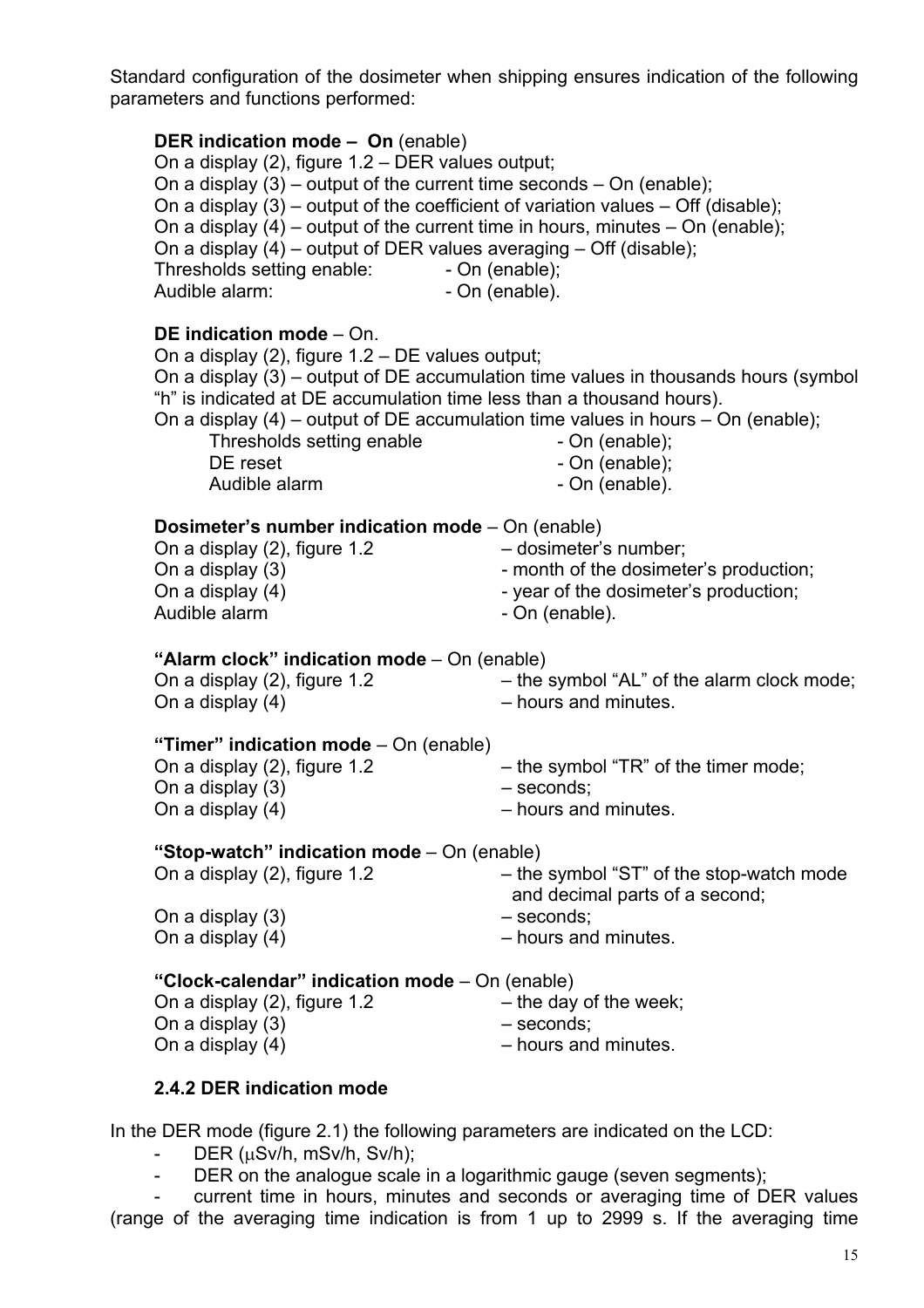exceeds 2999 s, the symbols "**- - -**" are indicated on the LCD), coefficient of variation in percents.

If the measured DER value is over the upper limit of the DER indication range (6.50 Sv/h for the РМ1604A and 13.0 Sv/h for the РМ1604B), the LCD will show the overload symbol "**OL**" and intermittent audible signal will sound.

In the DER mode the collected statistics of DER measurement can be reset and the process of measurement can be reactivated by simultaneous pressing of the **SET+MODE** buttons.

## **2.4.3 DE indication mode**

In the DE mode (figure 2.1) the following parameters are indicated on the LCD:

- DE (µSv, mSv, Sv);
- DE accumulation time.

DE and DE accumulation time reset is possible in the set mode by simultaneous pressing of the **SET+MODE** buttons (figure 2.2).

In the mode of data transmission to PC it is possible to set an inhibition for DE reset using the buttons.

## **2.4.4 Set mode**

Set mode (figures 2.2, 2.3) is meant for verification and (or) setting of the threshold DE (DER) values, DE and DE accumulation time reset.

To enter the "set" mode press and hold for about 5 s the **SET** button and the parameter to be set will be flashing.

To chose the parameter press and release the **SET** button.

To change the set parameter:

- rapidly press and hold the **MODE** button;
	- for exact setting press and release the **MODE** button.

The dosimeter will exit the "set" mode by pressing and holding the **SET** button or automatically in approximately 90 s.

## **2.4.5 Inputting the DER (DE) threshold levels into the memory**

This procedure can be performed in the DER (DE) measurement mode as well as in the mode of data transmission to PC. DER (DE) thresholds are inputted during DER (DE) indication on the LCD.

Enter the set mode (figures 2.2, 2.3). Input successively the first and then the second threshold levels. Exit the set mode.

In the mode of data transmission to PC it is possible to set an inhibition for changing the threshold levels using the buttons.

In case of exceeding the value of the first (second) DER (DE) threshold the dosimeter turns correspondingly into the DER (DE) indication mode and intermittent (frequent intermittent) audible signal will sound.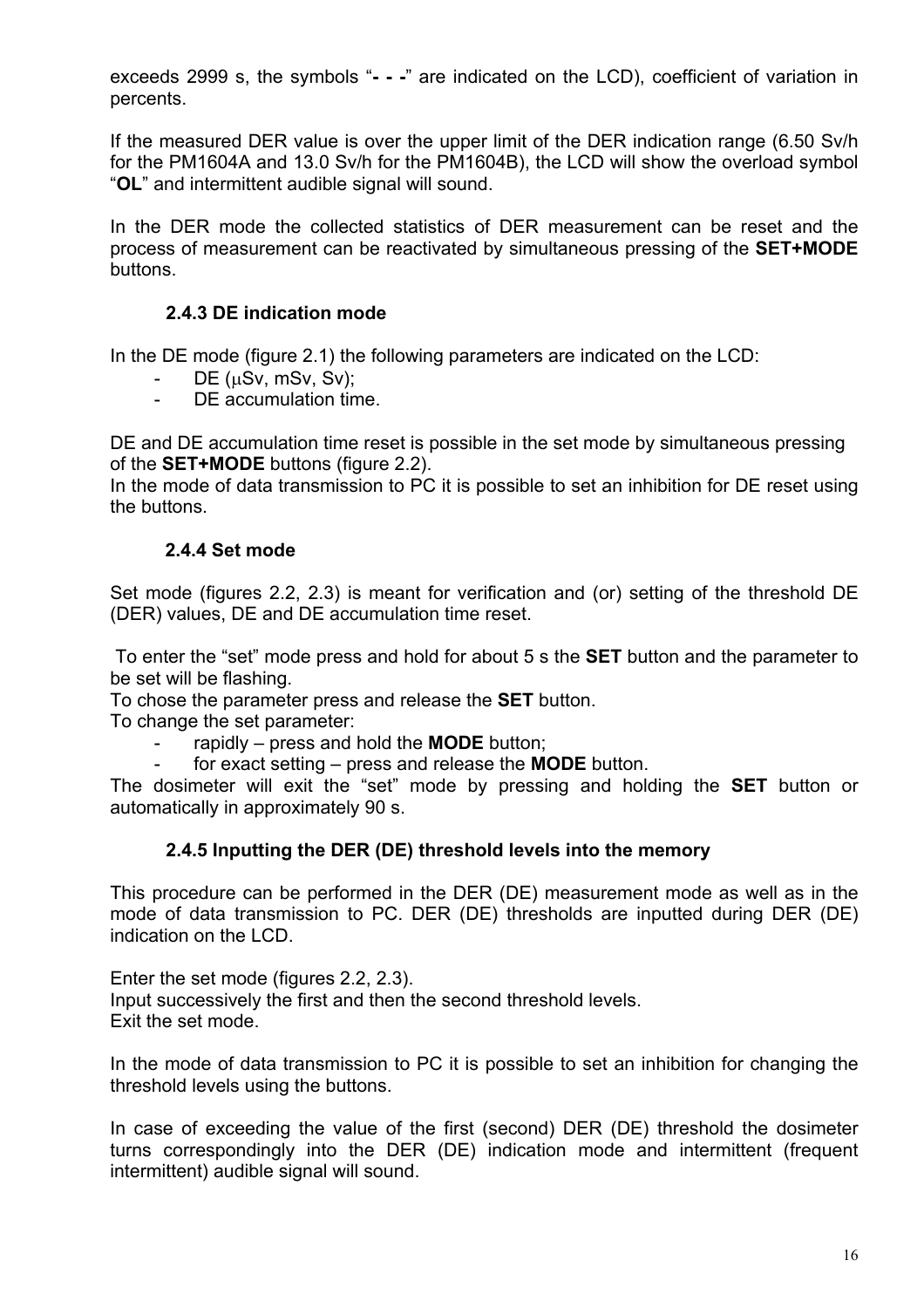When DER value decreases below the preset threshold, the audible signal will shut off. Press any button to silence the alarm sound. The audible signal will shut off automatically in approximately 60 s, the repeated audible signal will sound in approximately 4 min.

## **2.4.6 The dosimeter's number indication mode**

In the **dosimeter's number** indication mode the following parameters are indicated on the LCD:

- the dosimeter's number on a display (2);
- the year (4) and the month (3) of production.

## **2.4.7 Mode of data transmission to PC**

The dosimeter allows storing and transmitting to PC a history (hereinafter "history") of DE, DER accumulation, events of exceeding the preset DE and DER threshold values, event of DE reset trough IR communication channel using the buttons.

Selection of the events to be stored in the history, frequency of these recordings is performed under a special program. History data are inaccessible without IR adapter.

The dosimeter performs data transmission to PC under a special program "System of Data Collection and Processing for the PM1621/PM1603/PM1604 Devices". Dosimeter through the adapter of IR communication channel over the communications protocol compatible with IrDA interface.

System requirements to a computer:

A PC not lower than Pentium 200; 32Мb RAM, monitor resolution 800 х 600, printer and unit for operation with IrDA protocol for the exchange of information with the dosimeter are necessary for comfort program running.

The program runs under OS Windows 98/2000 control.

For using the dosimeter in the **mode of data transmission to PC** it is necessary to:

- read and follow the recommendations of the file Read\_me.doc on the CD which is available with adapter of IR communication channel;

- read the help file Help.doc;

- connect the adapter of IR communication channel to a PC COM port (it is possible to use PC internal IR adapter);

- install the unit of IrDA communication in the system and switch on the IR connection in the mode of searching external IR connection devices (for W 98);

- install the program "System of Data Collection and Processing for the

PM1621/PM1603/PM1604 Devices" from the CD, (run the program \DISK1\SETUP.EXE following the instructions of the file Help.doc);

- run the program PM16XX.EXE;

- read the help section of the program "System of Data Collection and Processing for the PM1621/PM1603/PM1604 Devices";

- orient the dosimeter and adapter of IR communication channel of the PC by placing the dosimeter at a distance of 10-20 cm from the adapter of IR channel;

- choose the mode of data transmission to PC using the MODE button (figure 2.1);

- press and release the SET button for PC link startup through IR channel;

perform readout of the dosimeter's information, following the program's instructions.

**Attention! The long stay in the mode of data transmission to PC (on/IR) decreases the battery service life.**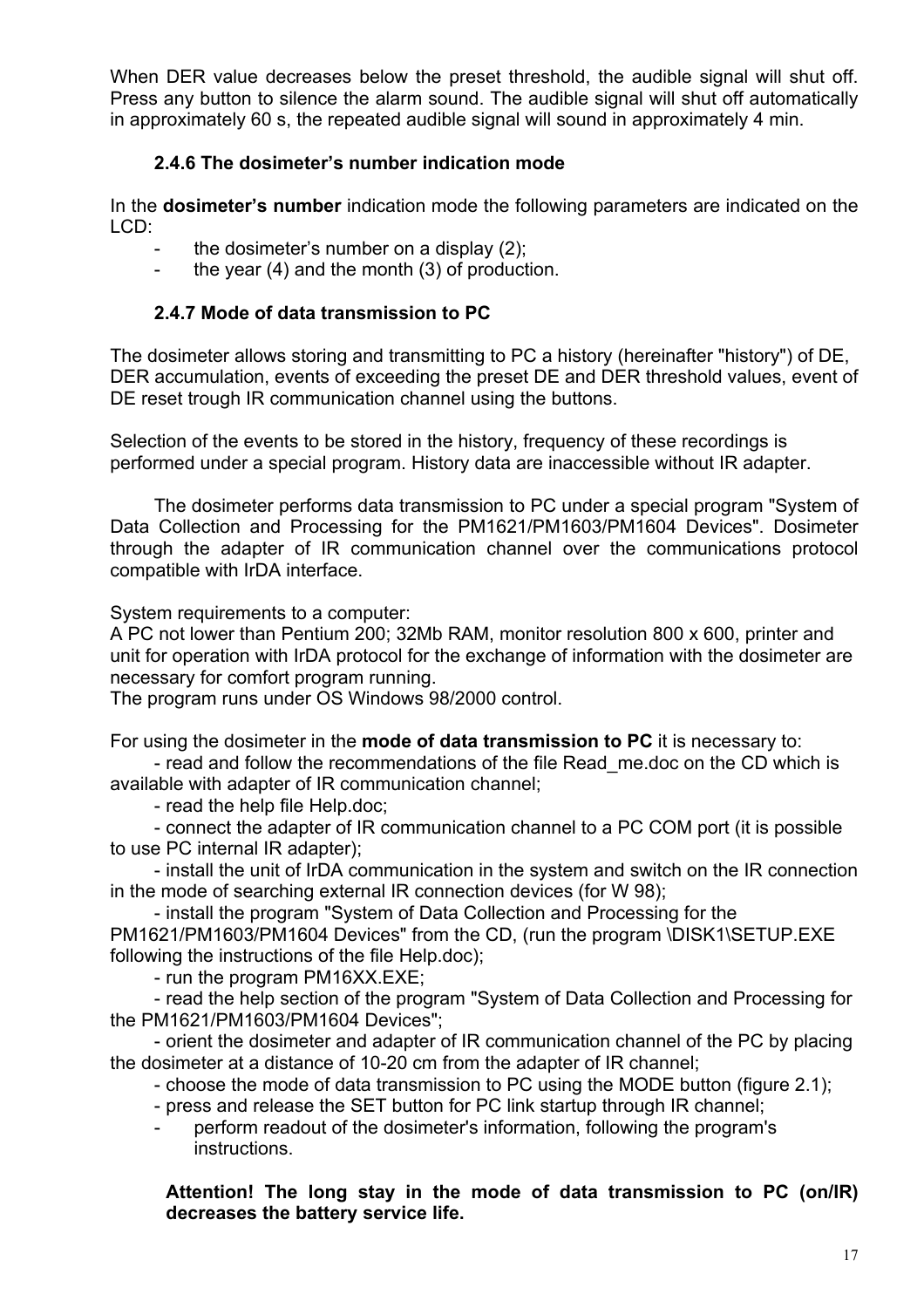## **2.4.8 "Alarm clock", "timer", "stop-watch", "clock-calendar" modes**

Press and release the MODE button to enter the "**alarm clock"** mode.

To set the time of the alarm clock turning on, enter the "set" mode by pressing and fixing the SET button and set the necessary time using the MODE and SET buttons, leave the "set" mode by pressing and fixing the SET button (Figure 2.3).

For switching on/off the function of the alarm clock turning on at the set time press and release the SET button in the alarm clock mode.

If the current time coincides with the time of the alarm clock turning on, the alarm will sound for about 20 seconds. Press any button to silence the alarm sound.

Press and release the MODE button to enter the **"timer"** mode (Figure 2.4). Press and release the SET button to start or to stop timer. When the timer is on, the alarm will sound for about 20 seconds. Press any button to silence the alarm sound.

Hours, minutes, seconds are set with the MODE and SET buttons while in the "set" mode. To enter the "set" mode press and fix the SET button.

Press and release the MODE button to enter the **"stop-watch"** mode (Figure 2.5). Press and release the SET button to start, to stop or to reset the stop-watch.

Press and release the MODE button to enter the **"clock-calendar"** mode. Press and release the SET button to display the year and the month in the **"clockcalendar"** mode (Figure 2.1).

To set the current time and calendar, enter the "set" mode by pressing and fixing the SET button and set the selected parameter using the MODE and SET buttons (Figure 2.5).

The days of the week are named as follows: MO-Monday, TU – Tuesday, WE – Wednesday, TH – Thursday, FR – Friday, SA – Saturday, SU –Sunday.

## **2.4.9 Partial or critical battery discharge indication mode**

The dosimeter controls battery discharge once in 10 minutes.

In case of the battery **partial discharge** (approximately 2.7 V) the LCD will indicate the flashing symbol "bat". *The battery is to be replaced! (see 3.3).* In case of the battery **critical discharge** (approximately 2.65 V) the dosimeter will turn into the DE indication mode, the symbol "bat" will become solid, the dosimeter will stop the measurements, LCD backlight and audible alarm will become locked.

*The battery is to be replaced!*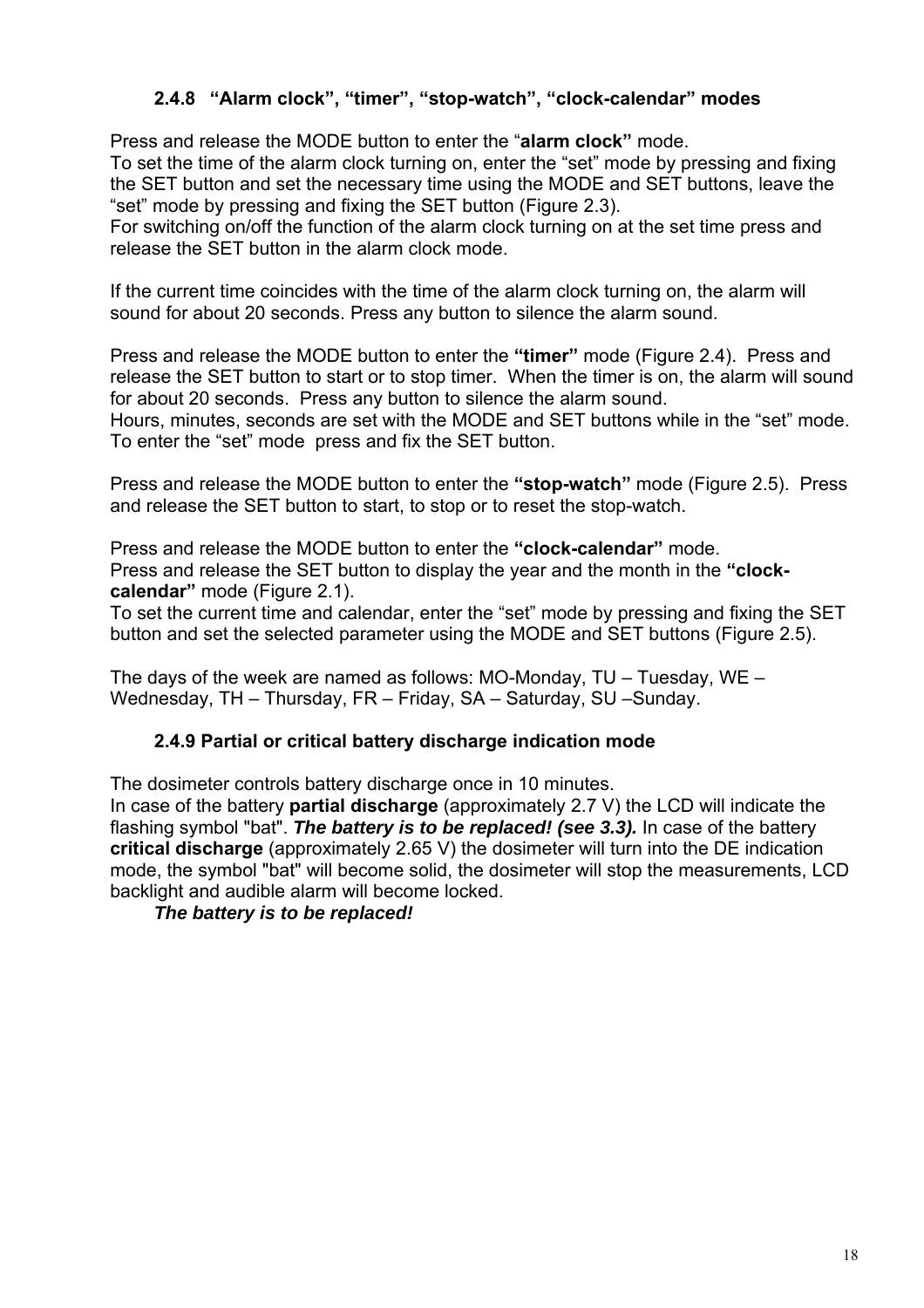

Figure 2.1 - Choice of operating mode (indication) of the dosimeter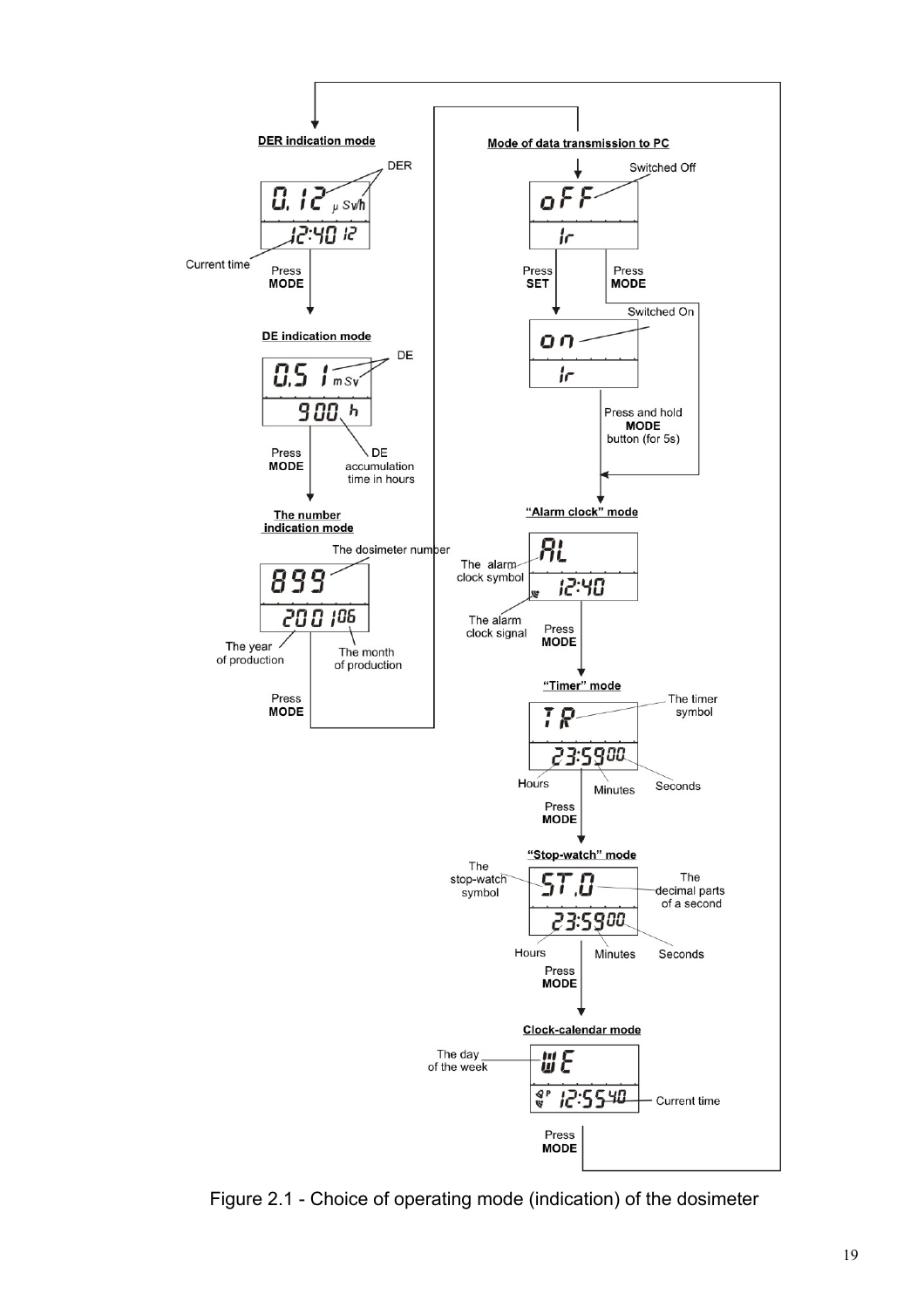DE indication mode



Figure 2.2 - Setting the DE threshold values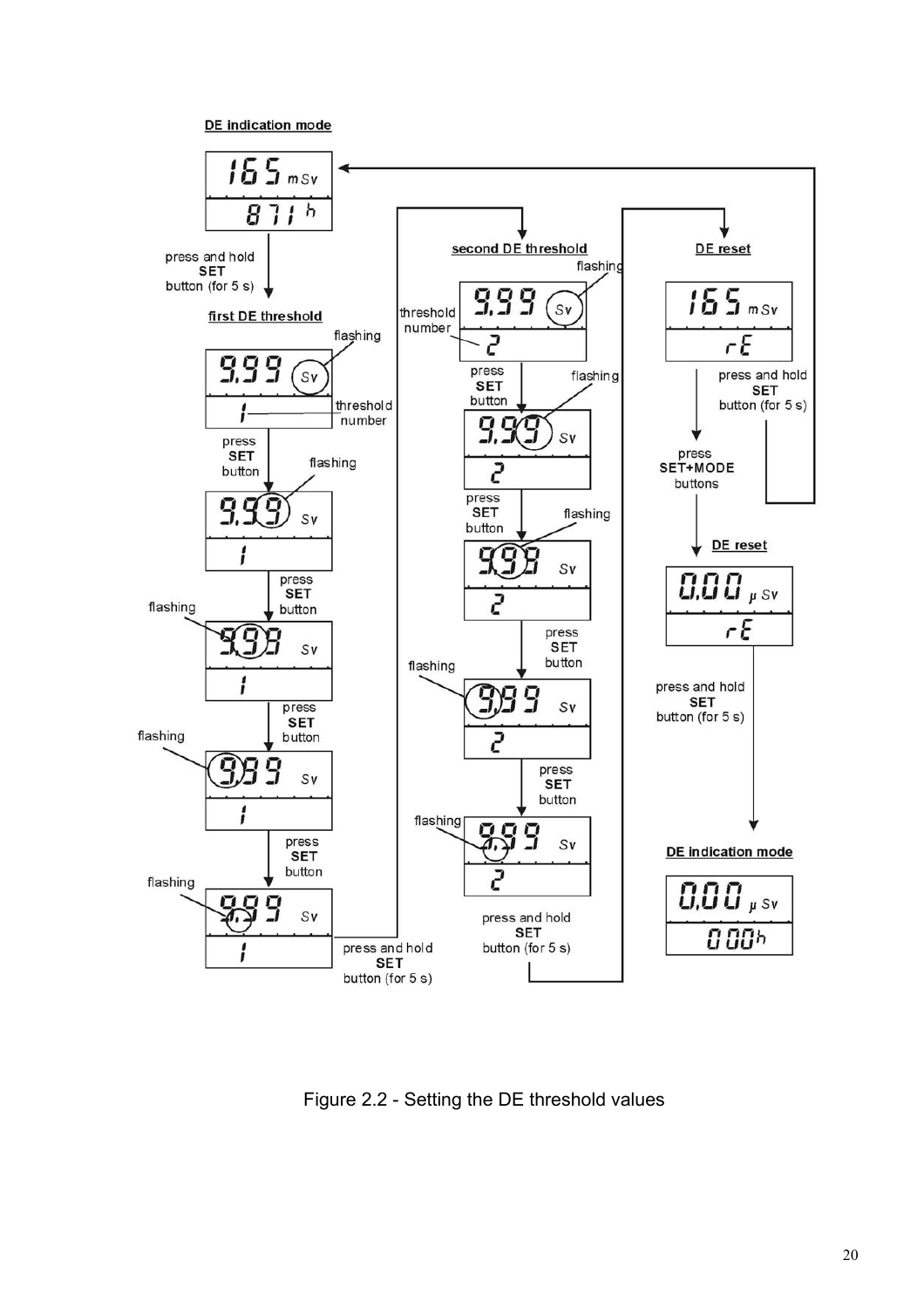

Figure 2.3 - Setting the DER threshold values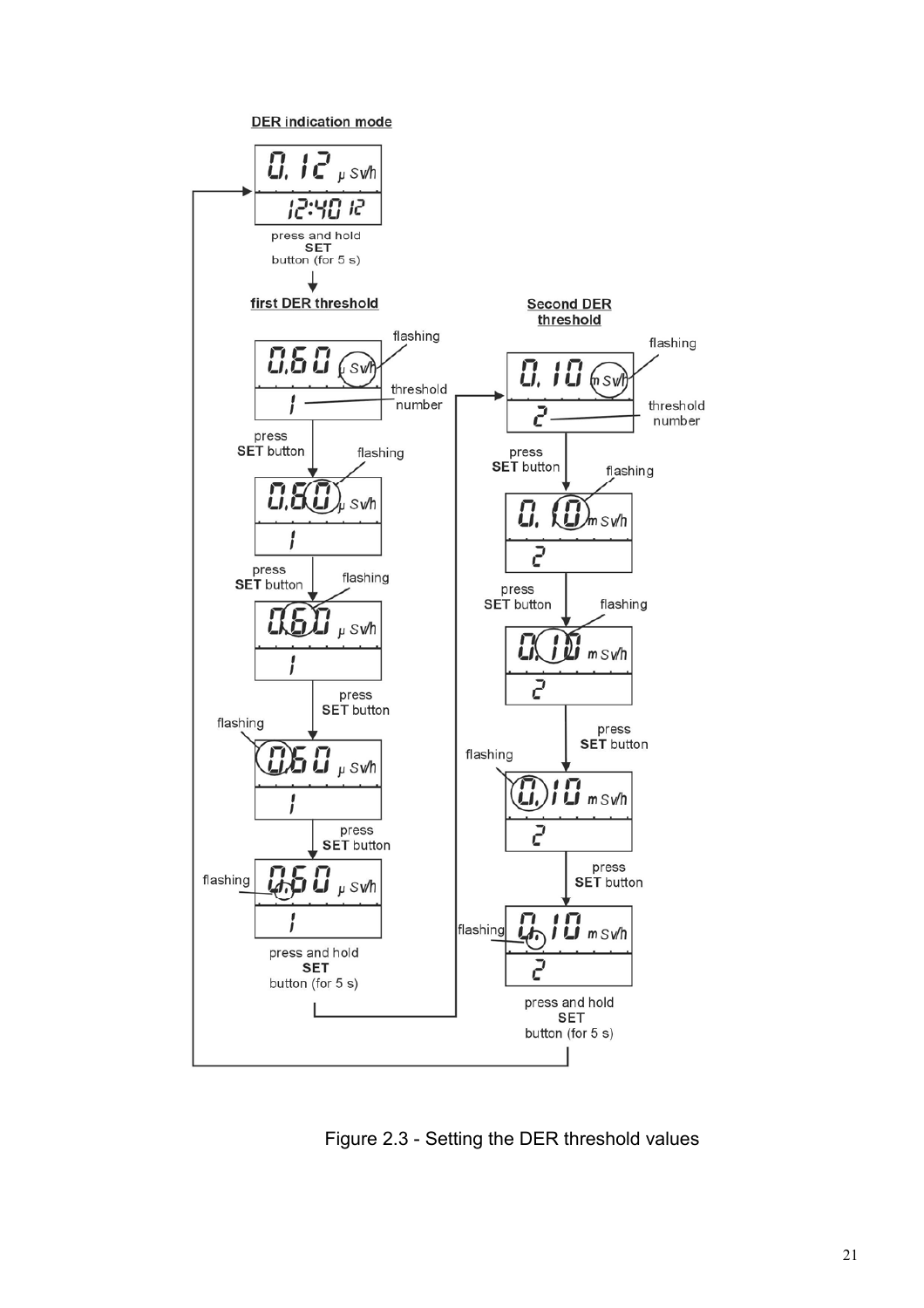

Figure 2.4 - Setting the parameters in "alarm-clock" mode.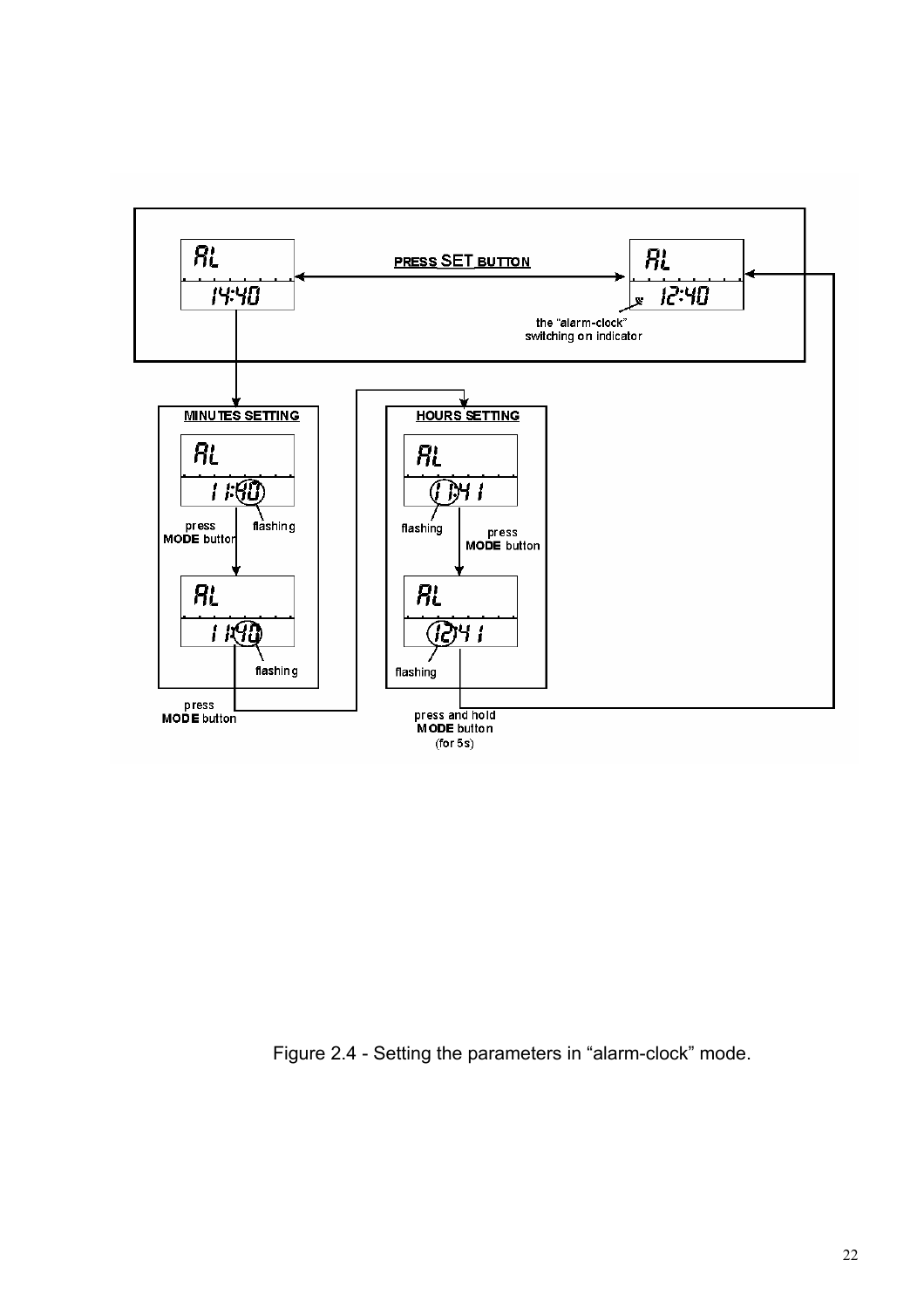

Figure 2.5 - Setting the parameters in "clock-calendar" mode.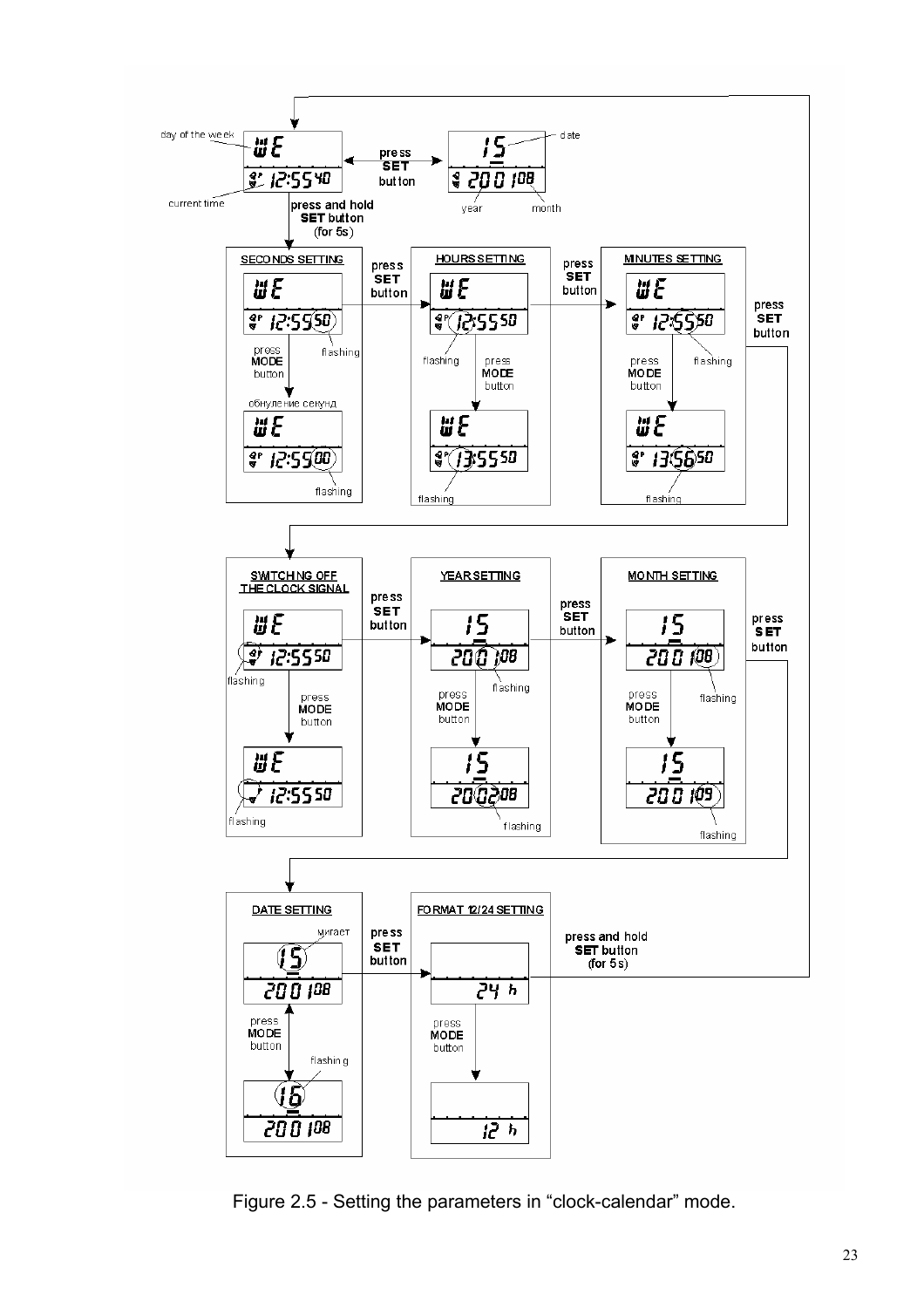#### **3 MAINTENANCE**

3.1 Maintenance involves preventive services, battery replacement and regular performance check (according to 2.4.2 - 2.4.6).

3.2 Preventive services include external examination, dusting and decontamination in the event of radioactive contamination.

For decontamination wipe the case of the dosimeter using a cloth wetted with ethanol (GOST 18300-87).

3.3 Battery replacement:

1) Unscrew four screws and remove the rear cover of the dosimeter;

2) Remove the battery;

3) Insert a new battery observing the polarity ("+" outward directed);

4) The LCD will display all segments and the dosimeter will enter the DER measurement mode. If the dosimeter doesn't respond to the buttons, the LCD displays wrong symbols it is necessary to remove the battery and install it again in 5 minutes;

5) Fix the rear cover with the screws;

**Attention! The back cover should be placed in such a way that buzzer center which is installed on the inner surface of cover coincides with spring contact which is located next to the "+" sign. (If it does not coincide the cover should be turned by 180**° **).** 

6) Set the current time and date. All previous measurements and parameters necessary for correct operation of the dosimeter are stored in its non-volatile memory.

NOTE - Insert a new battery before sending a dosimeter for calibration.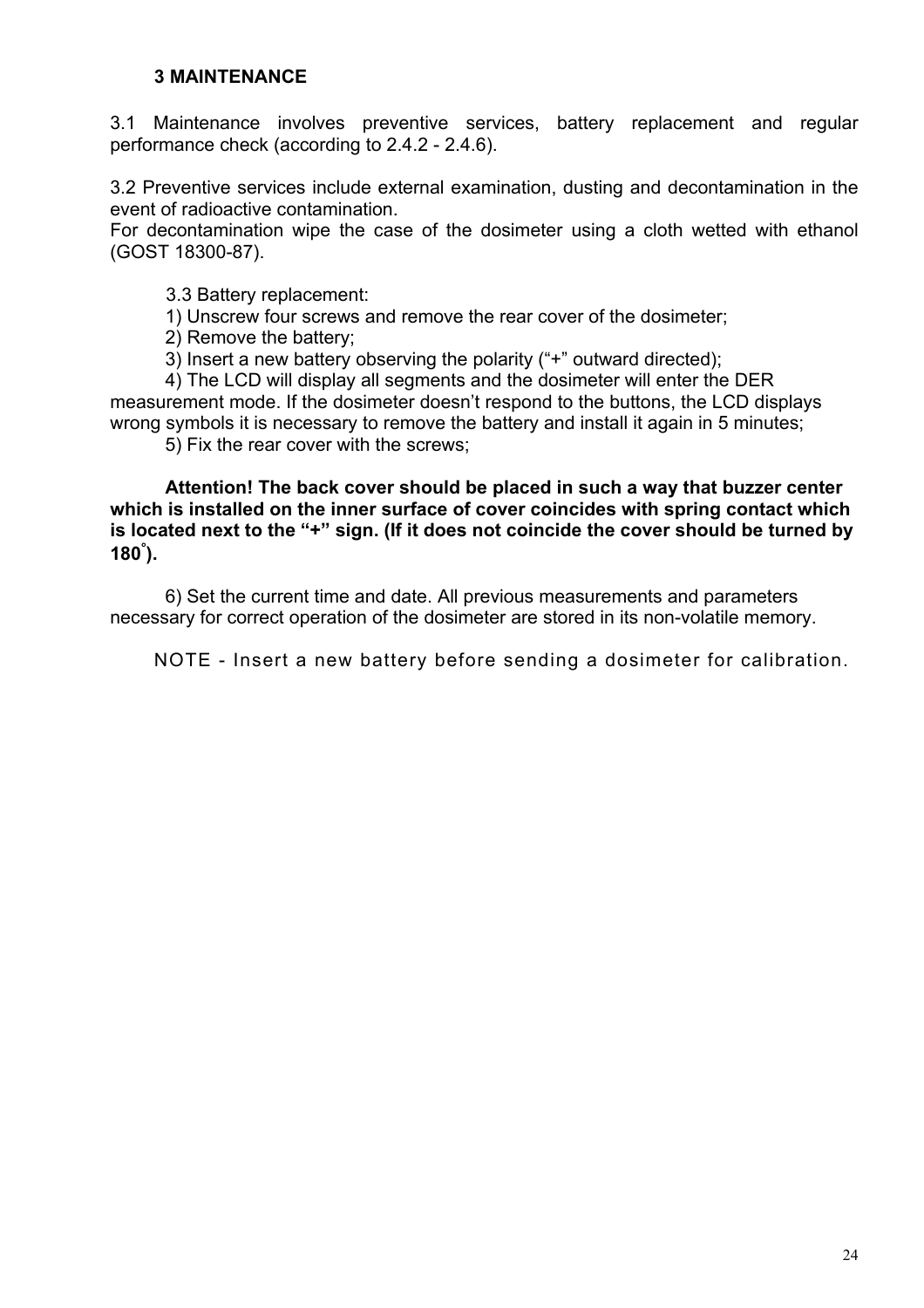## **4 TROUBLESHOOTING**

The list of possible problems and their solutions are specified in the table 4.1.

Table 4.1

| <b>Problem</b>                                                            | <b>Possible cause</b> | <b>Solution</b>                  |
|---------------------------------------------------------------------------|-----------------------|----------------------------------|
| 1. The LCD indicates "bAt"                                                | Battery discharge     | Replace the battery              |
| message                                                                   |                       |                                  |
| 2. No indications on the LCD                                              | Battery discharge.    | Replace the battery.             |
|                                                                           | Battery is inserted   | Insert the battery in the proper |
|                                                                           | incorrectly           | way                              |
| 3. The dosimeter does not                                                 | Microprocessor error  | Remove the battery and insert    |
| respond to pressing<br>a                                                  | condition             | it again in 5 minutes            |
| button, the LCD indicates                                                 |                       |                                  |
| incorrect symbols                                                         |                       |                                  |
| 4. The LCD indicates Er1-                                                 | Dosimeter failure     | Send the dosimeter for repair    |
| Er7                                                                       |                       | to the manufacturer's            |
|                                                                           |                       | maintenance center               |
| Note – If a defective battery is used the $Er1 - Er7$ message may appear. |                       |                                  |

**A t t e n t i o n ! When the Er1 – Er7 message appears, press any button. When the error message appears for the second time (approximately in 15 minutes) the dosimeter must not be used**.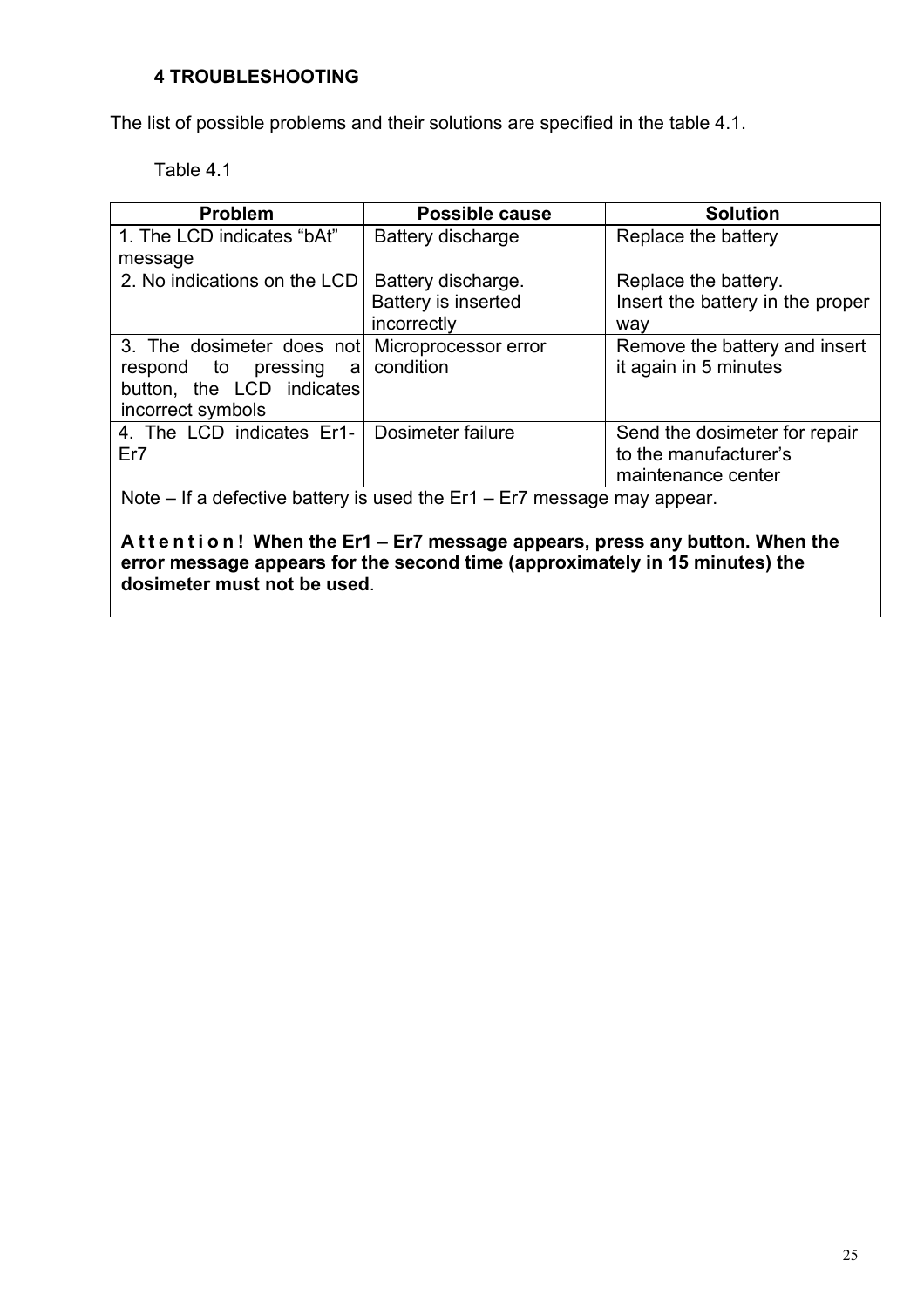## **5 STORAGE AND SHIPPING**

5.1. Dosimeters in package may be shipped by any kinds of closed transport at the air temperature from -50 °C to +50 °.

5.2. Dosimeters in package should be arranged and fastened in the transport so that their stable position is ensured and shocks are avoided.

5.3. When carried by sea, dosimeters in package should be placed in hermetic plastic bags with silicagel.

5.4. When carried by air, dosimeters in package should be placed in hermetic compartments. DER threshold 1mSv/h should be set when dosimeters are carried by air.

5.5. Dosimeters should be stored in the manufacturer's package at the air temperature from -15 to +50 °C and air relative humidity up to 95% at a temperature of 35 °C.

5.6. Dosimeters without package are to be stored at the air temperature from 10 °C to 35 °C and relative humidity up to 80 % at a temperature of 25 °C.

5.7. The storage place should be free of dust, vapors of strong chemicals, aggressive gases and other substances that may cause corrosion.

## **Attention! When the dosimeter is stored for more than 6 months it is necessary to remove the battery.**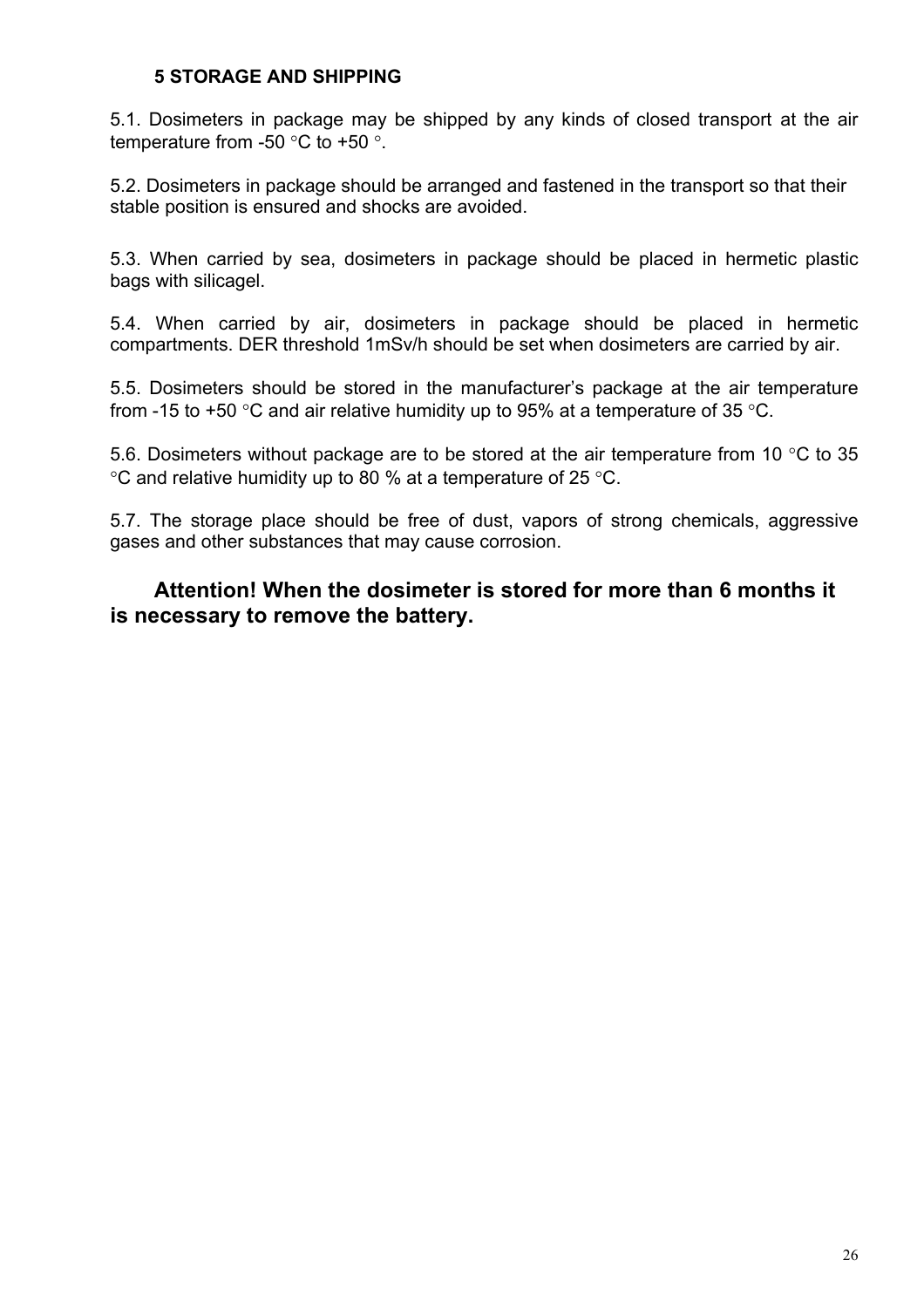## **6 WARRANTY**

6.1. The manufacturer guaranties that the dosimeter meets the requirements of Technical Conditions provided that the customer will observe the guidelines of its use, shipping and storage described in this manual.

6.2. The warranty period of use is 18 months from the date of sale (placing the dosimeter in service).

6.3. The warranty period of storage is 6 month since the date of dosimeter acceptance by the officer of the manufacturer Quality Control Department.

6.4. Warranty and after-warranty repair is carried out by the manufacturer or the institutions that have the manufacturer's permission

6.5. Warranty does not cover the dosimeters:

- without the operating manual;

- in case of their unauthorized opening;

- with mechanical damages and if the requirements of exploitation and storage were not satisfied;

- after expiration of the warranty period stated in item 7.2.

6.6. The warranty period of use is prolonged for a period of warranty repair.

6.7. Warranty does not cover the battery. The battery replacement is not considered as the warranty repair.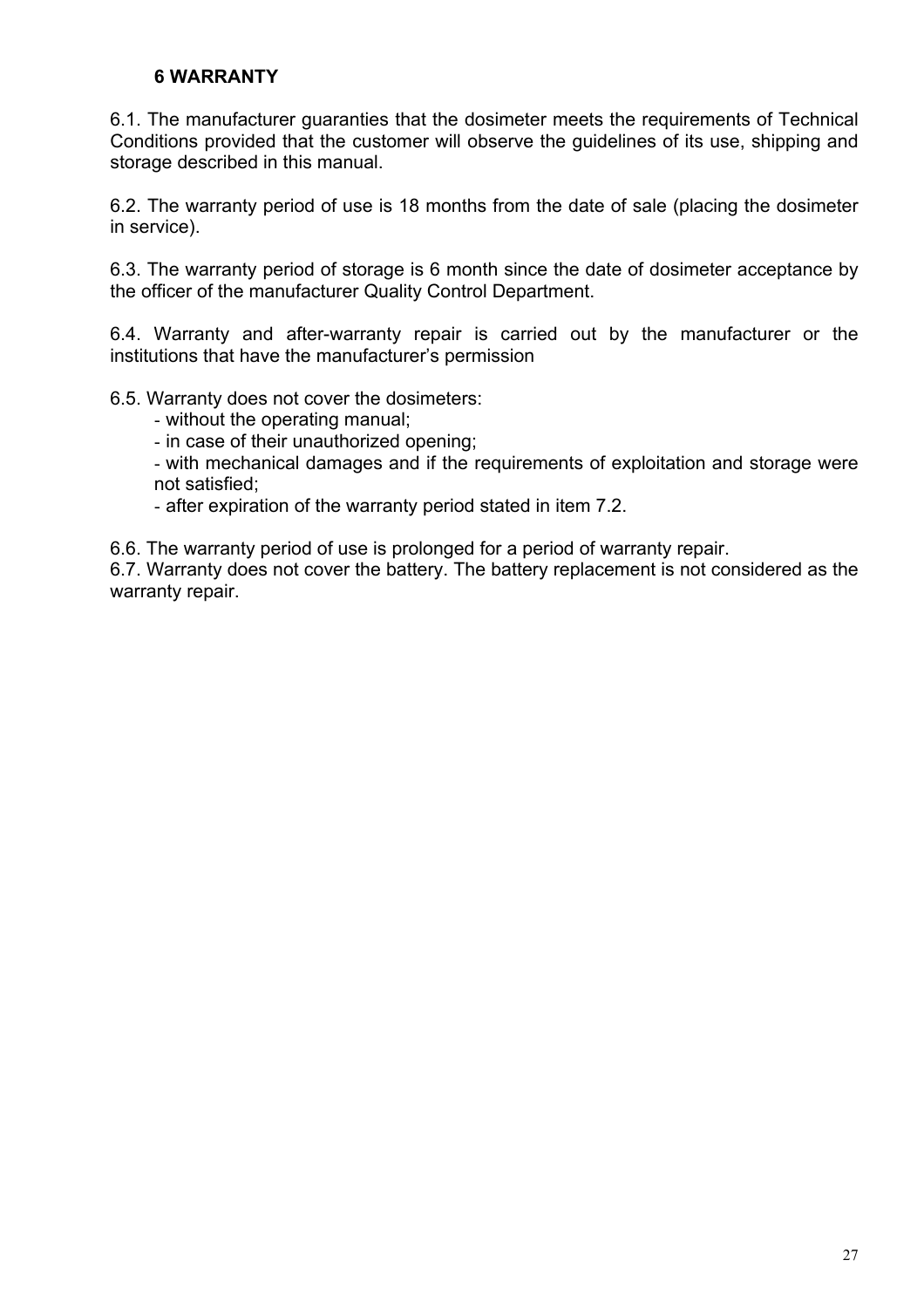## **ATTACHMENT A**

## **VERIFICATION TECHNIQUE**

#### **A.1 Introduction**

This verification technique (1118-2002) extends to gamma radiation personal compact dosimeters PM1604A (PM1604B), corresponds to the Methodical Instructions 1788 "Radiation-monitoring devices for measuring the exposure dose and exposure dose rate, absorbed dose and absorbed dose rate of photon radiation in air. Verification technique" and establishes the verification technique for dosimeters.

The verification should be carried out by local bodies of the metrological department of the State Standard Committee and by institutions authorized to carry out these works.

The verification of a dosimeter should be carried out when releasing for sale, when releasing from repair and during operation and storage with a time interval of 12 months.

#### **A.2 Operations and measuring instruments**

The operations that should be performed during the verification procedure and measuring instruments that should be used are listed in Table A.1.

| Fable A.1                                                                        |                  |                                                                            |
|----------------------------------------------------------------------------------|------------------|----------------------------------------------------------------------------|
| Operations                                                                       | <b>Technique</b> | Names of reference and auxiliary measuring instruments                     |
|                                                                                  | section No.      | and major performances                                                     |
|                                                                                  | $\overline{2}$   |                                                                            |
| External                                                                         | A.7.1            |                                                                            |
| examination                                                                      |                  |                                                                            |
| Testing:                                                                         | A.7.2            |                                                                            |
| Determination                                                                    | A.7.3            | $\frac{137}{137}$ Cs<br>Dosimetric verification assembly with source       |
| of metrological                                                                  | A.7.4            | according to Methodical Instructions 2050-90.<br>The                       |
| characteristics                                                                  |                  | maximum certified error of the assembly should be not                      |
|                                                                                  |                  | higher than 5% at 0.95 confidence level.                                   |
|                                                                                  | A.5              | Barometer with the least division of 1kPa. Measurement                     |
|                                                                                  |                  | range from 60 to 120 kPa.                                                  |
|                                                                                  | A.5              | Thermometer with the least division of $0.1^{\circ}$ C.                    |
|                                                                                  |                  | Measurement range from 10 to $30^{\circ}$ C.                               |
|                                                                                  | A.5              | Hygrometer with measurement range from 30 to 90 %                          |
|                                                                                  | A.5              | Stopwatch with measurement range from 1 to 600 s                           |
|                                                                                  | A.5              | Dosimeter DBG-06T. Intrinsic error is $\pm 15\%$ (Other                    |
|                                                                                  |                  | dosimeters providing the required<br>οf<br>accuracy                        |
|                                                                                  |                  | measurements may be used).                                                 |
|                                                                                  |                  | A.7.3.1, A.7.3.2   Hydrophantom with dimensions $30x30x15$ cm <sup>*</sup> |
| * A plane-parallel phantom made of PMMA with dimensions 30x30x15 cm may be used. |                  |                                                                            |
|                                                                                  |                  |                                                                            |

Table A.1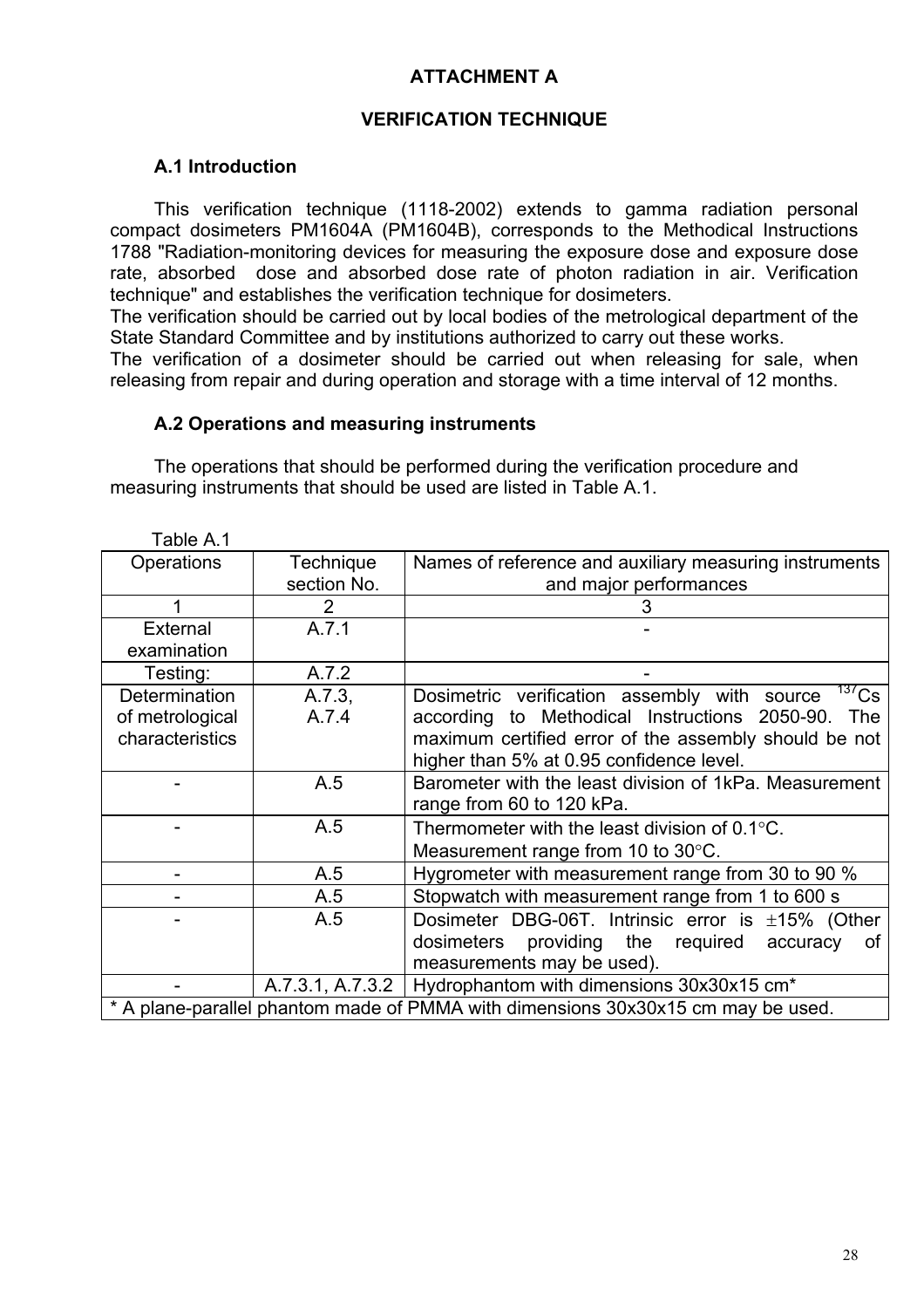## **A.3 Expertise requirements to officers carrying out the verification tests**

Persons certified as State Verification Officers are allowed to carry out verification tests and/or to interpret the results obtained.

## **A.4 Safety requirements**

The following safety requirements should be observed when verification tests are carried out by the officers:

- works involving the use of radioactive sources should be carried out in conformity with the requirements cited in "Major health rules for treating radioactive materials and other sources of ionizing radiation" and "Standards of radiation safety", as well as with the instructions for the accident prevention that are in force in the site where verification tests are carried out;
- the verification process should be considered as work under special conditions.

## **A.5 Verification conditions**

The following conditions are required for carrying out verification tests:

| - temperature of the environment, $\degree$ C | $20 \pm 5$ ;        |
|-----------------------------------------------|---------------------|
| - relative air humidity, %                    | $60 \pm 15$ ;       |
| - atmospheric pressure, kPa                   | $101.3 \pm 4$ ;     |
| - background gamma radiation, $\mu$ Sv/h      | not more than 0.20. |
|                                               |                     |

## **A.6 Preparation for verification tests**

Verification officers should do the following preparatory work before the verification tests:

- study the Operating Manual of the dosimeter;

- prepare the dosimeter for operation according to the section 2.3 of the Operating Manual.

## **A.7 Verification procedure**

A.7.1 During the external examination the dosimeter should be tested against the following requirements:

- the delivery kit of the tested dosimeter should be the same as described in the manual;

- the initial or last verification test should be recorded in the manual;

- the dosimeter should be marked with clear inscriptions;

- pollution and mechanical damages that may influence the work of the dosimeter should be eliminated.

If the above requirements are not satisfied, the dosimeter cannot be accepted for further verification.

A.7.2. During testing it is necessary:

- to check the operation of the dosimeter as described in the section 2.4 of the manual;

- to set the maximum individual dose equivalent rate  $H<sub>0</sub>(10)$  (DER) and individual dose equivalent  $H<sub>0</sub>(10)$  (DE) threshold values as described in the section 2.4.4 of the manual.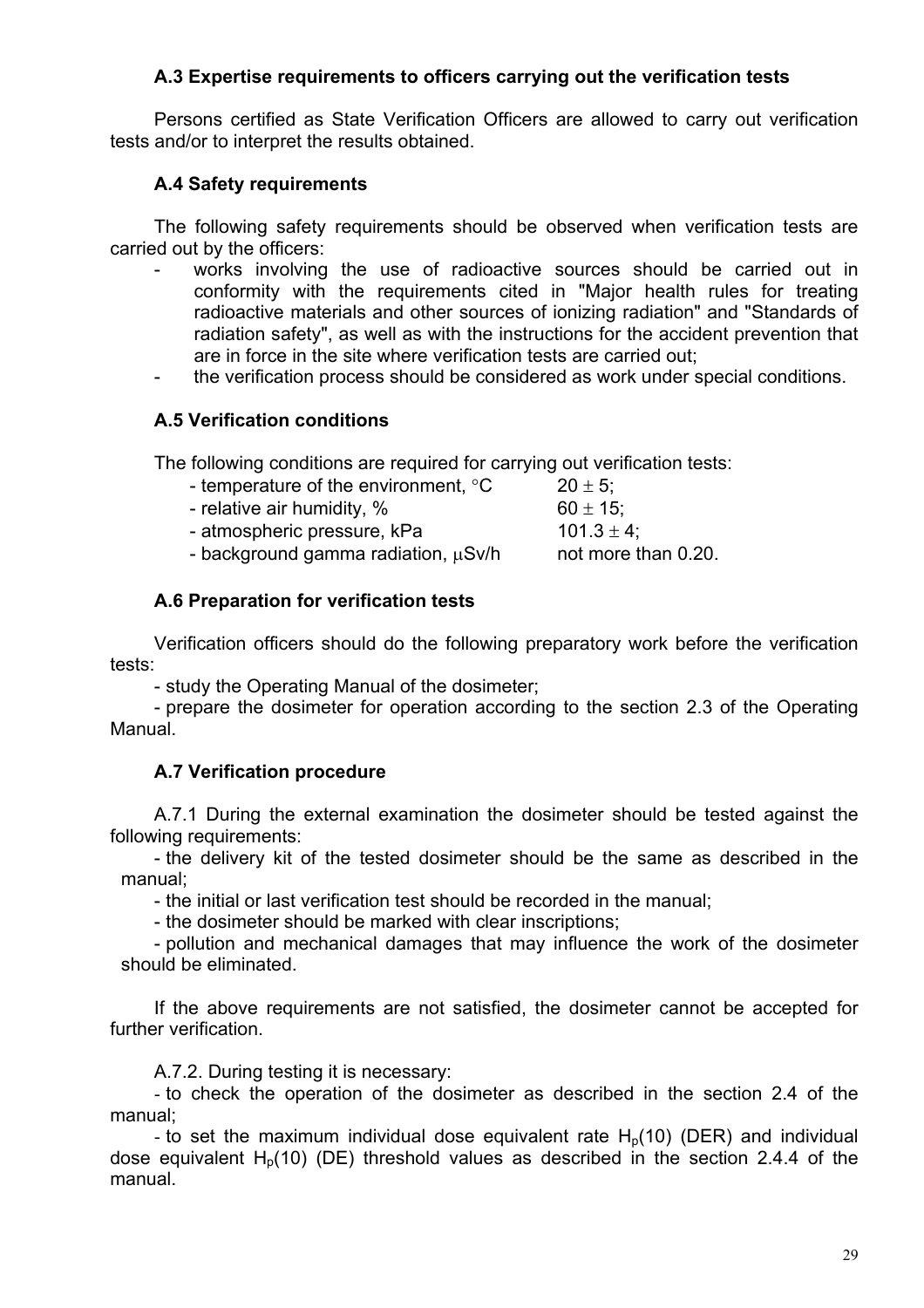#### A.7.3. Determination of metrological data

A.7.3.1. To determine the intrinsic relative error of the DER measurements the following operations should be performed:

1) enter the DER mode using the MODE button;

2) fix the dosimeter on a phantom, the inscription "Side towards the body" facing the dosimeter. Place the dosimeter with a phantom on a dosimetric verification assembly with a <sup>137</sup>Cs gamma radiation source; the graduation direction should coincide with the direction of radiation flow and the longitudinal axis of radiation flow should pass through the geometric center of the detector, Figure A.1. Geometric center of the detector is marked with "x" sign in the operating documentation:

3) calculate the average background value of dosimeter's readings at the absence of gamma radiation source. For this in no less than 300 s after placing the dosimeter on a dosimetric verification assembly and at intervals of no less than 150 s take dosimeter's readings and calculate the average DER background value  $H_{\phi}$ , in mSv/h, by formula

$$
\overline{\dot{H}}_{\phi} = \frac{1}{n} \sum_{i=1}^{n} \dot{H}_{\phi i}
$$
 (1)

where n - is the number of measurements equal to 5;

 $H_{\text{dpi}}$  - is the dosimeter's reading at i-measurement of DER background, in mSv/h. *Notes*

1 The measured DER background values in the range of 0.001-1.0 mSv/h are indicated in  $\mu$ Sv/h, so when calculating the average value of DER it is necessary to transfer µSv/h in mSv/h;

2 Conversion from kerma in the air К (in Grays) to the individual dose equivalent  $H<sub>p</sub>(10)$  (in Sieverts) for  $137$ Cs source when performing measurement on a plane-parallel tissue-equivalent phantom is made by formula Нр(10)=1,21 К.

4) create DER  $H_{oi}$  = 3.0  $\mu$ Sv/h at a point of the geometric center of the detector and irradiate the dosimeter; two segments should be indicated on the analogue scale;

5) In no less than 300 s after the beginning of irradiation and at intervals of no less than 60 s take the dosimeter's readings and calculate the average value Hj, in mSv/h, by formula (2); during this the indicator of DER value on the analogue scale should be indicated one segment

$$
\overline{\dot{H}}_j = \frac{1}{n} \sum_{i=1}^n \dot{H}_{ji}
$$
 (2)

where n *-* is the number of measurements in every point equal to 5;

 $H_{ii}$  - is the dosimeter's reading at i-measurement in the tested point of DER, in mSv/h;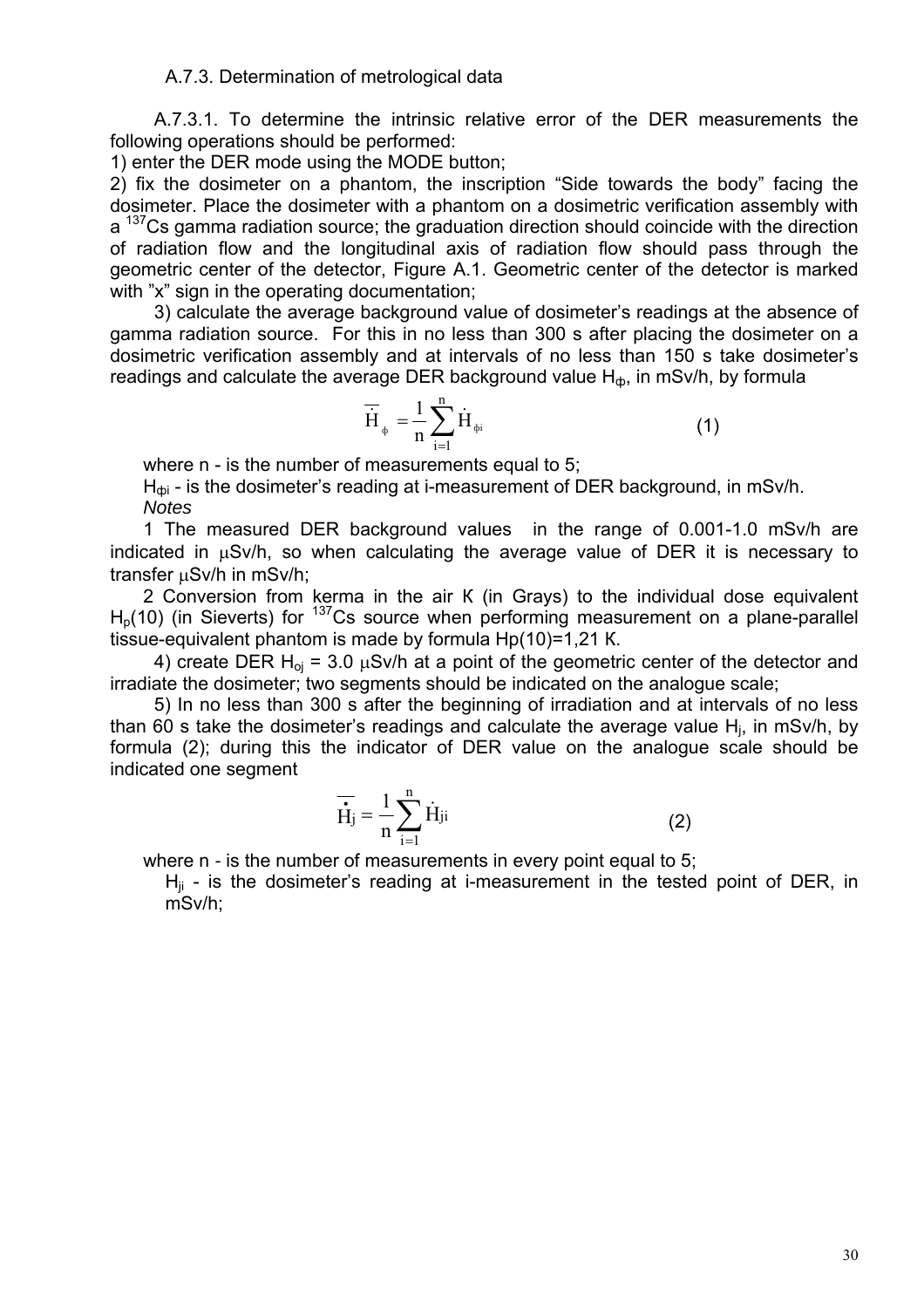

Figure A.1 – The method of mounting the dosimeter with a phantom on a dosimetric verification assembly

7) create DER equal to 0.08 mSv/h at a point of the detector geometric center;

8) irradiate the dosimeter;

9) in no less than 60 s after the beginning of irradiation and at intervals no less than 20 s take the dosimeter's readings and calculate the average value of  $H_i$  by formula (2); during this the indicator on the analogue scale should be indicated two segments;

10) repeat measurements for the points where the DER is equal to 8.0, 800 and 4000 mSv/h. Repeat the measurements for PM1604B dosimeter for the point where DER value is equal to 8000 mSv/h. During this the indicator of the analogue scale fourth segments should be indicated when DER is equal to 8.0 mSv/h, six segments should be indicated when DER is equal to 800 mSv/h and seven segments when DER value is more than 1000 mSv/h;

11) calculate the intrinsic relative error  $Q_i$  of DER measurement for each point in percents by formula

$$
Qj = \frac{\left| \left( \overline{\dot{H}}_1 - \overline{\dot{H}}_0 \right) - \dot{H} \right|}{\dot{H} \circ i} \times 100\%
$$
 (3)

where  $H_{0i}$  - is a calculated value of DER in the point of measurement, in mSv/h;

 $H<sub>i</sub>$  - is the measured average value of DER in the point of measurement, in mSv/h;

 $H_{\phi}$  - is the measured average value of DER background in the point of measurement, in mSv/h.

12) calculate the confidential limits of the permissible intrinsic error  $\delta$  of DER measurement, in %, for the confidence coefficient 0.95, by formula (4):

$$
\delta = 1,1\sqrt{(Qo)^2 + (Qj)^2}
$$
 (4)

where:

Qo- is an error of a standard dosimetric assembly (in %);

Qj- is the intrinsic relative error of DER measurement calculated by formula (3), in  $\%$ .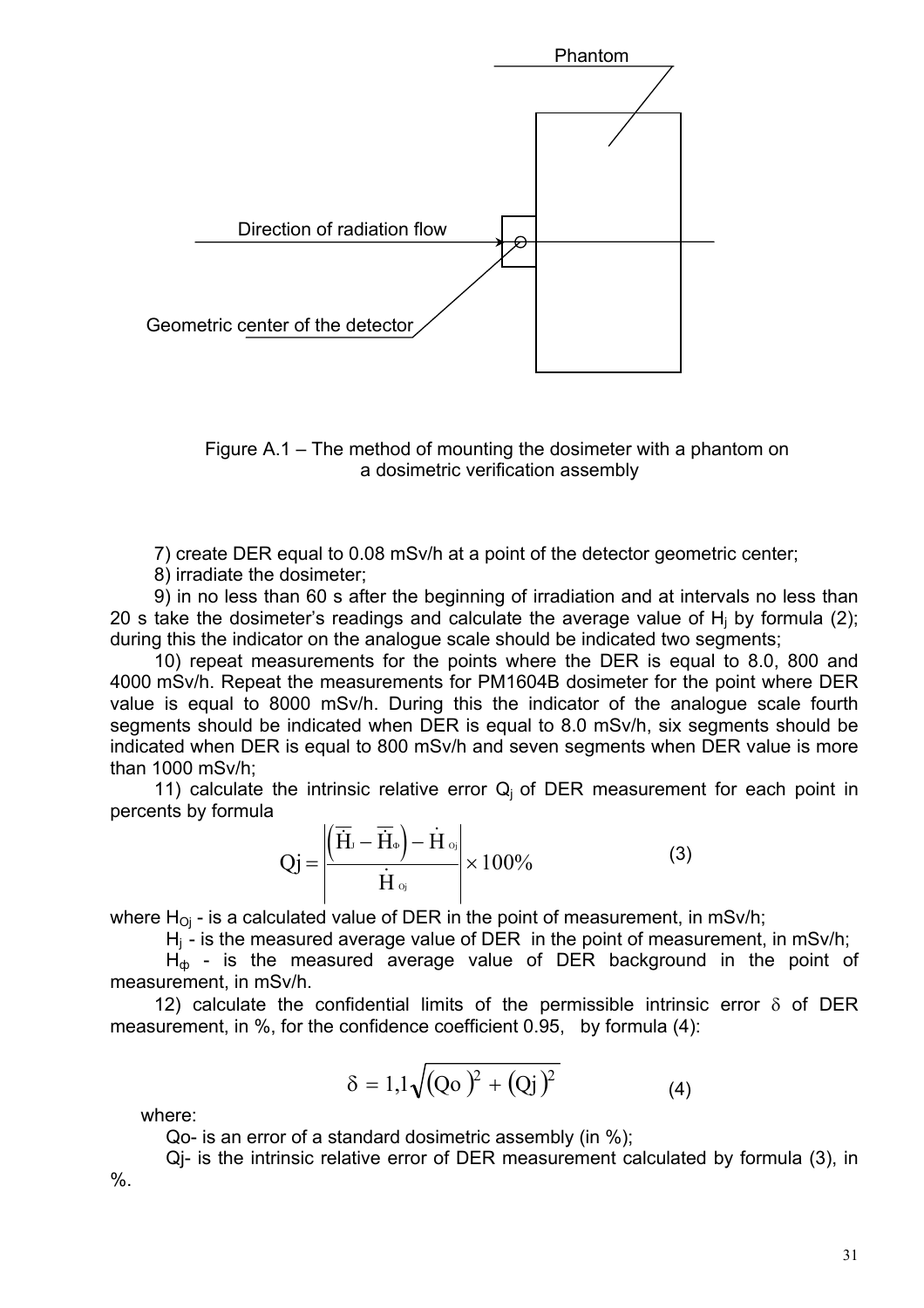13) Compare the confidential limits of the permissible intrinsic error  $\delta$  calculated by formula (4), with an acceptable value of the permissible intrinsic error  $\delta_{\text{acc}}$  calculated by formula (5)

$$
\delta_{\text{acc}} = \pm (15 + K_1/H + K_2 H) \%, \tag{5}
$$

where H – is DER value, mSv/h;

 $K_1$  – coefficient equal to 0.02 (mSv/h);

 $K_2$  - coefficient equal to 0.003 (mSv/h)<sup>-1</sup> (for PM1604A dosimeter);

 $K_2$  - coefficient equal to 0.002 (mSv/h)<sup>-1</sup> (for PM1603B dosimeter);

If  $\delta > |\delta_{\text{acc}}|$  the dosimeter is rejected, if  $\delta \le |\delta_{\text{acc}}|$  the dosimeter is considered to be good.

A.7.3.2. To determine the intrinsic relative error of the DE measurements the following operations should be performed:

1) set the maximum values of the DER and DE thresholds and enter the DE measurement mode. To reset the accumulated DE value;

2) perform item A.7.3.1, point 2 of the present technique;

3) read the initial DE value from the dosimeter;

4) create DER equal to 8.0 mSv/h from the  $137$ Cs gamma radiation source at a point of the geometric center of the detector and irradiate the dosimeters during the time period T equal to 30 min;

5) read the final DE value after the end of irradiation;

6) calculate the intrinsic relative error  $G_i$  of DE measurement, in %, by formula:

$$
G_j = \left| \frac{\left( H_{kj} - H_{Hj} \right) - \dot{H}_{oj} \cdot T}{\dot{H}_{oj} \cdot T} \right| \times 100\% \tag{6}
$$

where  $H_{ki}$  - is a final DE value, in mSv;

 $H_{Hi}$  - is an initial DE value, in mSv;

 $i_{oj}$  - is a calculated value of DER in the point of measurement, in mSv/h;

T - is the time of irradiation in hours.

7) repeat measurements according to items (3-6) for the points where the DER value is equal to 80 mSv/h at T=30 min and for value 1500 mSv/h at T=20 min;

8) calculate the confidential limits of the permissible intrinsic error of the verified dosimeter for every point of measurement at the confidence coefficient 0.95, by formula  $(7)$ :

$$
\delta = 1.1\sqrt{(G_o)^2 + (G_j)^2}
$$
 (7)

where  $G_0$  - is an error of a standard dosimetric assembly (in %);

 $G_i$ - is the relative error of DE measurement calculated by formula (6), in %.

Compare the confidential limits of the permissible intrinsic error  $\delta$  calculated by formula (7) with the limits of an acceptable value of the permissible intrinsic error  $\delta_{\text{acc}}$  = ±15 %. If  $\delta > |\delta_{\text{acc}}|$ , the dosimeter is rejected, if  $\delta \leq |\delta_{\text{acc}}|$ , the dosimeter is considered to be good.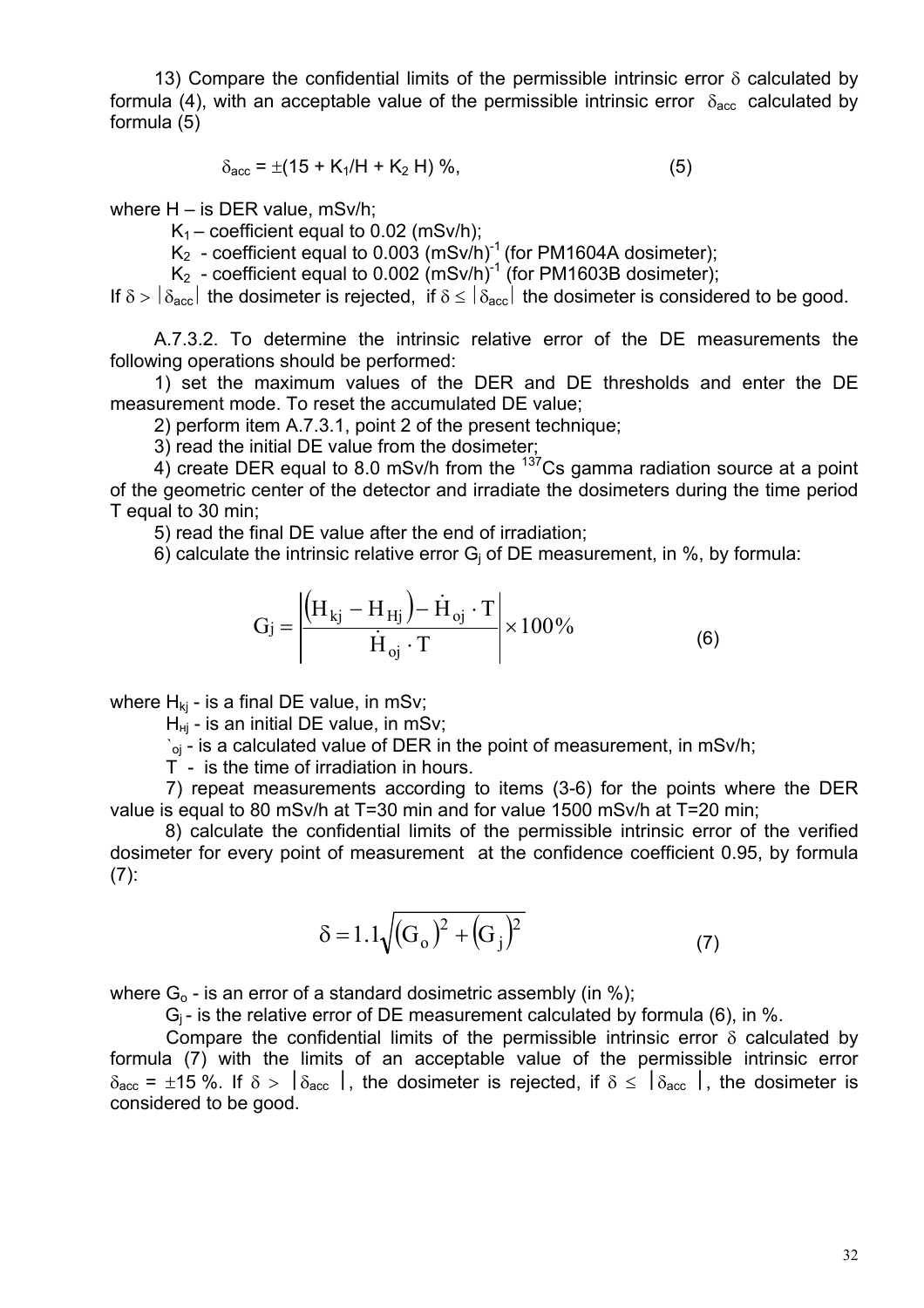## **A.8. Presentation of the verification results**

А.8.1 The results of verification are entered in the recommended record.

A.8.2. With good results of the initial verification, a signature and a verification mark of an officer, as well as a stamp of the institution, at which the verification was carried out and the date of verification are put in section 9 (Acceptance Certificate) of the operating manual.

A.8.3. With good results of the regular verification or verification after the repair a verification certificate for the dosimeter of the set form is issued.

A.8.4. With bad results of the verification the dosimeters are not accepted for use. An unavailability report is issued for these dosimeters with indication of the reasons according to the set form. In this case verification mark of the officer is to be liquidated and the verification certificate is to be cancelled.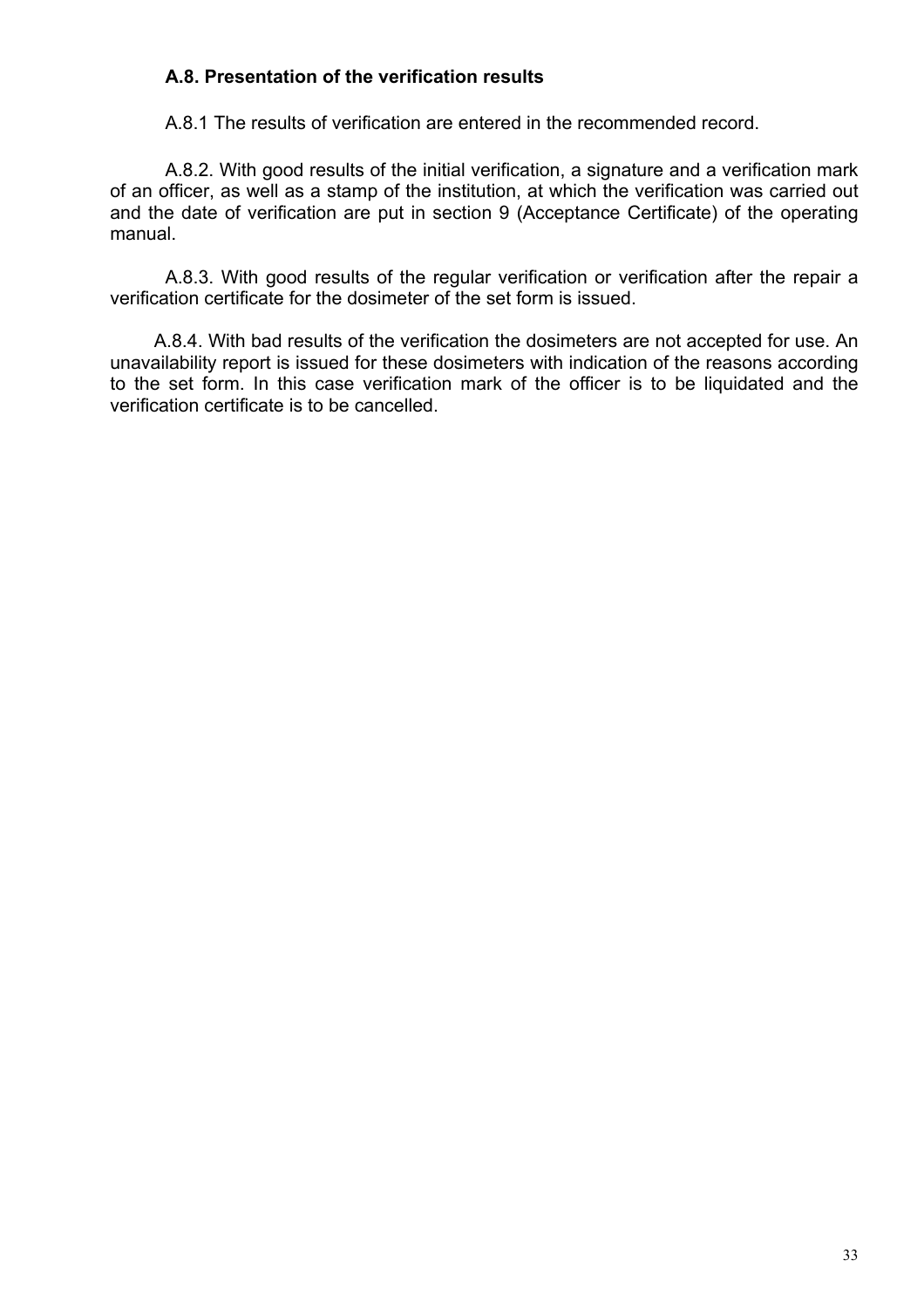#### RECORD (recommended)No. of dosimeter 1604A(B) No. \_\_\_\_\_\_\_ verification results, belonging to

The verification was carried out in normal conditions at  $T=$   $\qquad$ ; P= GPa, relative air humidity  $\_\_\_\_\$ %, gamma background  $\_\_\_\mu$ Sv/h in accordance with Verification Technique presented in dosimeter "Operating Manual" on the dosimetric verification  $\frac{137}{2}$  assembly \_\_\_\_\_\_\_\_\_\_\_\_\_\_\_\_\_\_\_ with reference source  $\frac{137}{2}$ Cs and also with auxilliary measuring instruments.

Auxilliary measuring instruments.

| Name                    | vpe | Serial number | Date of verification |
|-------------------------|-----|---------------|----------------------|
| Thermometer             |     |               |                      |
| Aspiration psychrometer |     |               |                      |
| Aneroid-barometer       |     |               |                      |
| <b>Dosimeter</b>        |     |               |                      |

DER measurement range for the PM1604A dosimeter is from 1  $\mu$ Sv/h up to 5.00 Sv/h and for the РМ1604B dosimeter from 1 µSv/h up to 10.0 Sv/h

DE measurement range is from 1.0  $\mu$ Sv up to 9.9 Sv. Maximum permissible intrinsic relative error of DER measurement:

 $\delta_{\text{acc}}$  =  $\pm$ (15 + K<sub>1</sub>/H + K<sub>2</sub>H) %, where H - DER value, mSv/h;

 $K_1$  – coefficient 0.002 (mSv/h);

 $K_2$  – coefficient equal to 0.003 (mSv/h)<sup>-1</sup> (for the PM1604A modification);

 $K_2$  – coefficient equal to 0.002 (mSv/h)<sup>-1</sup> (for the PM1604B modification);

Maximum permissible intrinsic relative error of DE measurement in measurement range  $\delta_{\text{acc}} = \pm 15 \%$ .

1. The external examination **Example 2008** 

2. Testing and checking the operation of the dosimeter :

3. Determination of metrological data:

3.1. Determination of the intrinsic relative error of DER measurement.

| Actual value            | Source No | Dosimeter readings |               | Q    |      | $\delta_{\text{acc}}$ |
|-------------------------|-----------|--------------------|---------------|------|------|-----------------------|
| $H_{\text{io}}$ , mSv/h | R, sm     | $H_{ii}$ , mSv/h   | $H_i$ , mSv/h | $\%$ | $\%$ | $\frac{0}{0}$         |
| 0,003                   |           |                    |               |      |      |                       |
| 0.8                     |           |                    |               |      |      |                       |
| 8.0                     |           |                    |               |      |      |                       |
| 80.0                    |           |                    |               |      |      |                       |
| 800.0                   |           |                    |               |      |      |                       |
| 4000.0                  |           |                    |               |      |      |                       |
| 8000.0                  |           |                    |               |      |      |                       |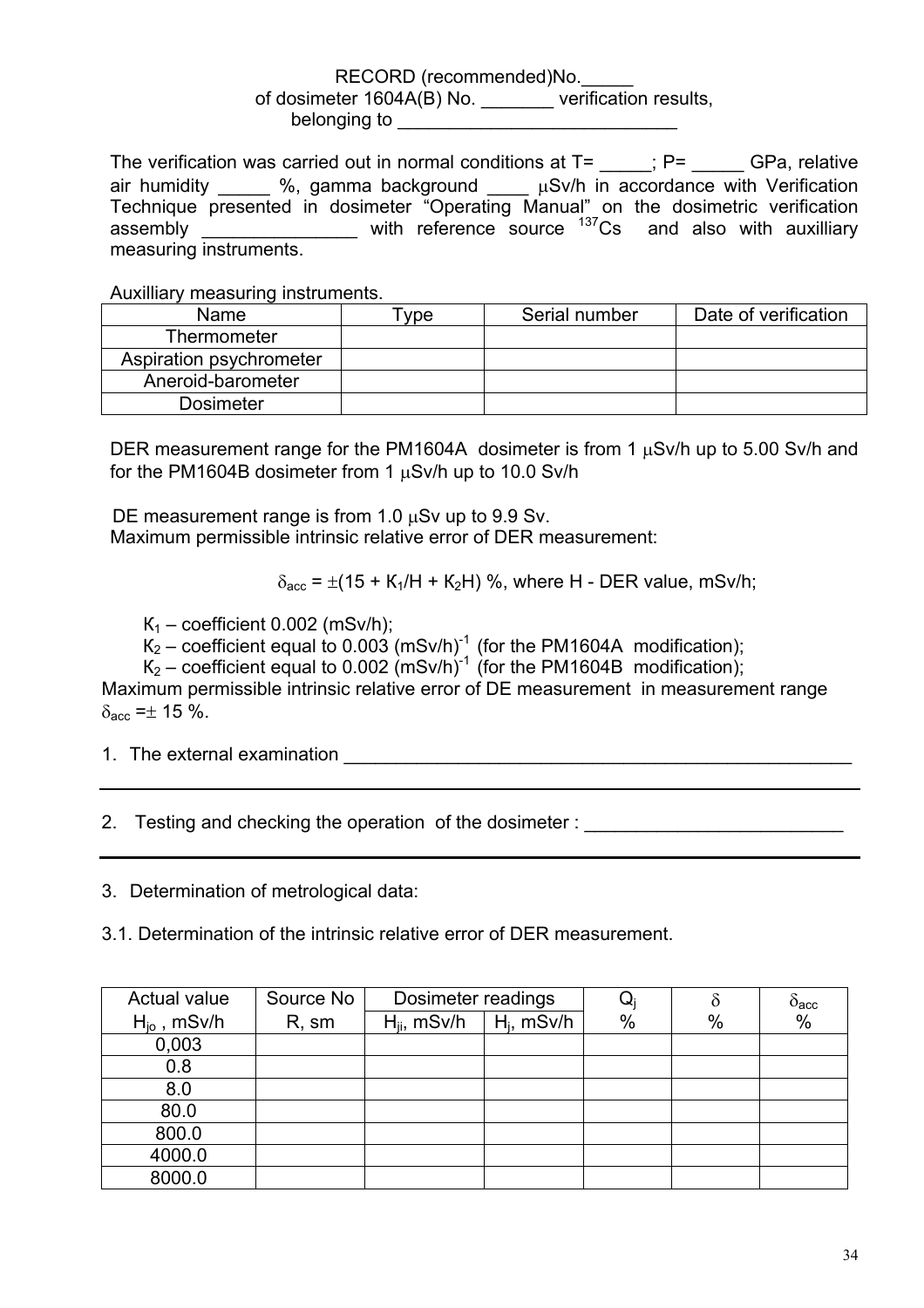## 3.2. Determination of the intrinsic relative error of DE measurement.

| Actual<br>value  | Source<br><b>No</b> | DE accum. | Calculated<br>DE value, | Dosimeter readings, |                | Ò,   | O <sub>acc</sub> |
|------------------|---------------------|-----------|-------------------------|---------------------|----------------|------|------------------|
|                  |                     | time,     |                         | mSv                 |                |      |                  |
| $H_{io}$ , mSv/h | R, sm               | min       | $H_{io}$ , mSv          | initial $H_{ii}$ ,  | final $H_{ei}$ | $\%$ | $\%$             |
|                  |                     | 30        |                         |                     |                |      |                  |
| 80               |                     | 30        | 40                      |                     |                |      |                  |
| 1500             |                     | 20        | 500                     |                     |                |      |                  |

Conclusions: \_\_\_\_\_\_\_\_\_\_\_\_\_\_\_\_\_\_\_\_\_\_\_\_\_\_\_\_\_\_\_\_\_\_\_\_\_\_\_\_\_\_\_\_\_\_\_\_\_\_\_\_\_

Certificate \_\_\_\_\_\_\_\_\_\_\_\_\_\_\_\_\_\_\_\_\_\_\_\_\_\_\_\_ date \_\_\_\_\_\_\_\_\_\_\_\_\_\_\_\_\_\_\_\_\_\_\_\_

State verification officer \_\_\_\_\_\_\_\_\_\_\_\_\_ \_\_\_\_\_\_\_\_\_\_\_\_\_\_\_\_\_\_

signature and name

Date \_\_\_\_\_\_\_\_\_\_\_\_\_\_\_\_\_